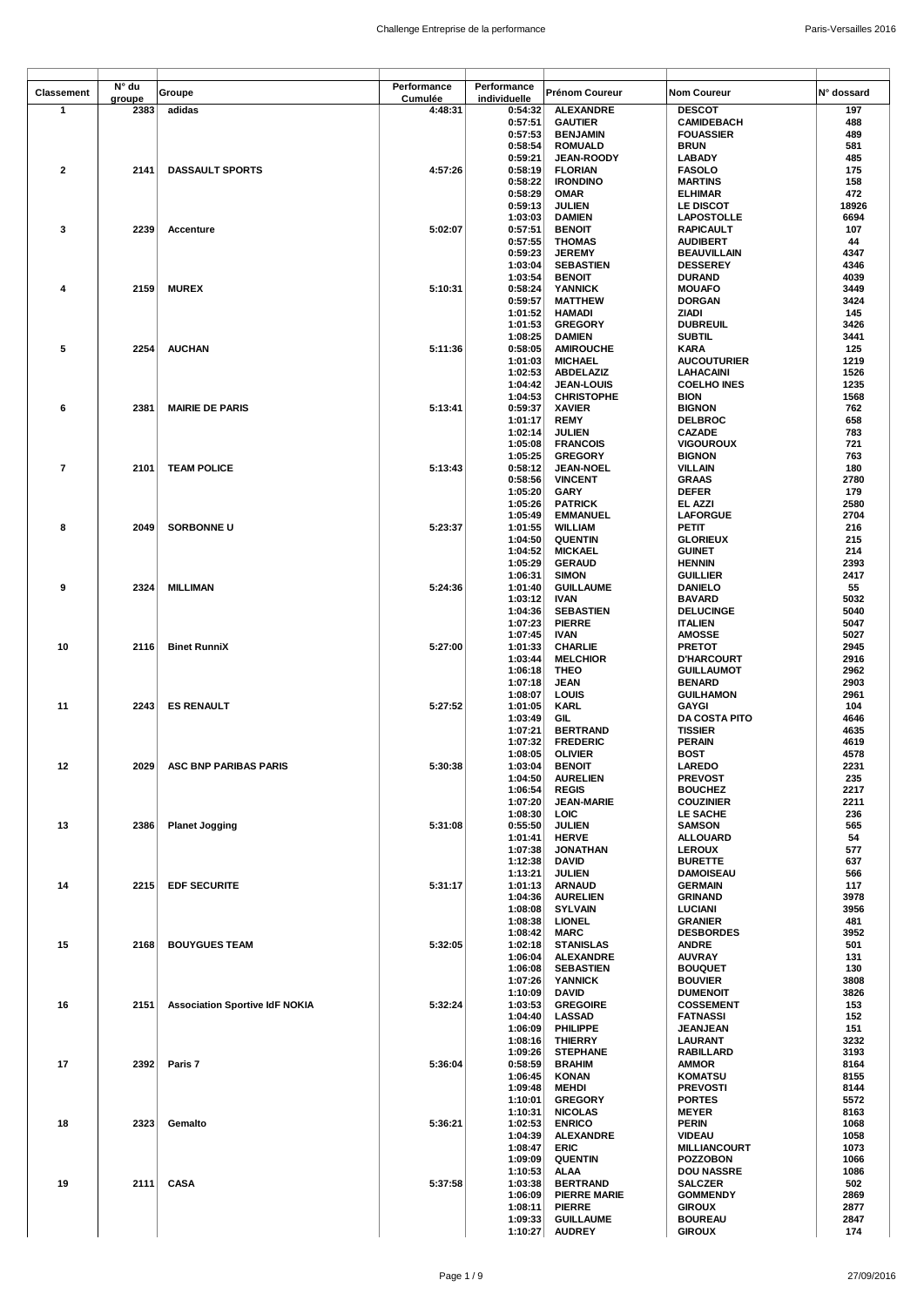| <b>Classement</b> | N° du  | Groupe                      | Performance | Performance  | <b>Prénom Coureur</b> | <b>Nom Coureur</b>   | N° dossard |
|-------------------|--------|-----------------------------|-------------|--------------|-----------------------|----------------------|------------|
|                   | groupe |                             | Cumulée     | individuelle |                       |                      |            |
| 20                | 2300   | <b>Carrefour Running</b>    | 5:39:16     | 1:03:09      | <b>FRANCIS</b>        | <b>MARIETTE</b>      | 91         |
|                   |        |                             |             | 1:06:24      | <b>LIONEL</b>         | <b>DESENCE</b>       | 4788       |
|                   |        |                             |             | 1:08:28      | <b>XAVIER</b>         | <b>AURIAT</b>        | 4810       |
|                   |        |                             |             | 1:10:05      | <b>ADRIEN</b>         | TUZA                 | 4785       |
|                   |        |                             |             | 1:11:10      | <b>YANNICK</b>        | LE GAC               | 4811       |
| 21                | 2130   | <b>KEOLIS</b>               | 5:39:36     | 1:05:41      | <b>THOMAS</b>         | MOLIE                | 3090       |
|                   |        |                             |             | 1:06:23      | <b>SAMI</b>           | <b>BOUNOUAR</b>      | 3026       |
|                   |        |                             |             |              |                       |                      |            |
|                   |        |                             |             | 1:08:11      | <b>MANUEL</b>         | <b>HENNEQUIN</b>     | 3102       |
|                   |        |                             |             | 1:09:36      | <b>FLORIAN</b>        | <b>N'DIAYE</b>       | 3071       |
|                   |        |                             |             | 1:09:45      | <b>VINCENT</b>        | <b>GOUILLOU</b>      | 3086       |
| 22                | 2153   | <b>THALES SERVICES</b>      | 5:41:47     | 1:00:51      | <b>BERNARD</b>        | <b>MULLER</b>        | 149        |
|                   |        |                             |             | 1:05:36      | <b>GNANCHOU BORIS</b> | <b>ADJOUALE</b>      | 150        |
|                   |        |                             |             | 1:09:36      | LUC                   | <b>DUDOIT</b>        | 3336       |
|                   |        |                             |             | 1:11:46      | <b>MOHAMED</b>        | ZALIM                | 3349       |
|                   |        |                             |             | 1:13:58      | <b>VALENTIN</b>       | <b>ROUSSEL</b>       | 3306       |
| 23                | 2164   | <b>THALES TCS ASTC</b>      | 5:42:10     | 1:02:46      | <b>THOMAS</b>         | <b>BATTAIL</b>       | 142        |
|                   |        |                             |             |              |                       |                      |            |
|                   |        |                             |             | 1:04:08      | <b>MIKAEL</b>         | <b>GREZES</b>        | 6882       |
|                   |        |                             |             | 1:09:28      | <b>MATHIEU</b>        | <b>FEYT</b>          | 6904       |
|                   |        |                             |             | 1:12:17      | <b>AZISS</b>          | <b>TACHATTAHTE</b>   | 6897       |
|                   |        |                             |             | 1:13:31      | <b>NICOLAS</b>        | <b>BERTRAND</b>      | 6902       |
| 24                | 2145   | <b>ACCR</b>                 | 5:44:56     | 1:05:38      | <b>NADIR</b>          | <b>BOUTEKRABET</b>   | 6756       |
|                   |        |                             |             | 1:07:04      | <b>ALEXIS</b>         | ALIBERT              | 6735       |
|                   |        |                             |             |              | ABDELHADI             | FETTAH               | 6757       |
|                   |        |                             |             | 1:12:16      | <b>GUSTAVE</b>        | <b>HIRA</b>          | 6734       |
|                   |        |                             |             | 1:12:54      | ALI                   | <b>MOURAFI</b>       | 6750       |
| 25                | 2310   | <b>Groupe BVA</b>           | 5:47:51     | 1:00:20      | <b>BRAHIM</b>         | ABBAS                | 88         |
|                   |        |                             |             | 1:03:47      | <b>CLEMENT</b>        | SANNICOLO            | 4848       |
|                   |        |                             |             |              |                       |                      |            |
|                   |        |                             |             | 1:13:24      | <b>BERENGER</b>       | <b>FIEVET</b>        | 4864       |
|                   |        |                             |             | 1:14:03      | <b>JULIEN</b>         | <b>DUPUY</b>         | 4846       |
|                   |        |                             |             | 1:16:17      | TRISTAN               | <b>BJALON</b>        | 4834       |
| 26                | 2339   | <b>MAIRIE DE VERSAILLES</b> | 5:49:33     | 1:05:27      | <b>THIBAUT</b>        | <b>KERHERVE</b>      | 830        |
|                   |        |                             |             | 1:09:09      | <b>GERMAIN</b>        | <b>HAZARD</b>        | 829        |
|                   |        |                             |             | 1:10:37      | DANIEL                | RIEGE                | 1749       |
|                   |        |                             |             | 1:11:13      | <b>MARTIN</b>         | DELARUE              | 825        |
|                   |        |                             |             | 1:13:07      | <b>ALEXIS</b>         | <b>BERTOLONE</b>     | 860        |
| 27                | 2162   | <b>ARKEMA</b>               | 5:51:16     | 1:01:43      | <b>ANTOINE</b>        | <b>SEGUIN</b>        | 143        |
|                   |        |                             |             | 1:08:53      | <b>STEPHANE</b>       | <b>GODEFROY</b>      | 3459       |
|                   |        |                             |             |              |                       |                      |            |
|                   |        |                             |             | 1:10:31      | <b>WILLIAM</b>        | <b>GUERIN</b>        | 3470       |
|                   |        |                             |             | 1:14:02      | <b>HADRIEN</b>        | <b>HERMAND</b>       | 3460       |
|                   |        |                             |             | 1:16:07      | <b>STEPHANE</b>       | <b>DE BERNES</b>     | 3453       |
| 28                | 2023   | <b>ELIS</b>                 | 5:52:18     | 1:07:29      | <b>STEPHANE</b>       | <b>LECOMTE</b>       | 2022       |
|                   |        |                             |             | 1:08:48      | <b>PHILIPPE</b>       | <b>LESNE</b>         | 2025       |
|                   |        |                             |             | 1:09:19      | <b>MARIN</b>          | HOUOT                | 2040       |
|                   |        |                             |             | 1:12:41      | LOUIS                 | <b>GUYOT</b>         | 2034       |
|                   |        |                             |             | 1:14:01      | <b>BOUCHAIB</b>       | <b>MEROUGA</b>       | 2016       |
| 29                | 2166   | <b>ZSE TEAM</b>             | 5:52:32     | 1:04:20      | <b>ANTOINE</b>        |                      |            |
|                   |        |                             |             |              |                       | <b>BRETON</b>        | 141        |
|                   |        |                             |             | 1:06:12      | <b>PIERRE</b>         | <b>SERVANT</b>       | 6941       |
|                   |        |                             |             | 1:09:49      | <b>CHARLES</b>        | DULLIN               | 6924       |
|                   |        |                             |             | 1:14:03      | ZAKARIA               | <b>ENNAJDAOUI</b>    | 6923       |
|                   |        |                             |             | 1:18:08      | DAVID                 | <b>JOUVIN</b>        | 6926       |
| 30                | 2347   | mc2i Running Team           | 5:53:24     | 1:08:19      | <b>CEDRIC</b>         | DIEBRA               | 5367       |
|                   |        |                             |             | 1:09:53      | <b>GUILLAUME</b>      | <b>DE GASQUET</b>    | 5364       |
|                   |        |                             |             | 1:09:58      | <b>MAXIME</b>         | <b>BRETON</b>        | 5356       |
|                   |        |                             |             | 1:12:17      | <b>AUGUSTE</b>        | <b>NGUYEN</b>        | 5354       |
|                   |        |                             |             |              |                       | DE LABOULAYE         | 5368       |
|                   |        |                             |             | 1:12:57      | <b>MATHIEU</b>        |                      |            |
| 31                | 2126   | <b>CLAAS TRACTOR</b>        | 5:53:32     | 1:07:39      | <b>FREDERIC</b>       | <b>NIER</b>          | 6573       |
|                   |        |                             |             | 1:08:09      | <b>OLIVIER</b>        | <b>BESSETTE</b>      | 6566       |
|                   |        |                             |             | 1:12:07      | <b>PIERRE</b>         | <b>BOURRY</b>        | 6583       |
|                   |        |                             |             | 1:12:13      | <b>BERTRAND</b>       | <b>GUETTIER</b>      | 6590       |
|                   |        |                             |             | 1:13:24      | <b>JACQUES</b>        | <b>GAUTIER</b>       | 6589       |
| 32                | 2244   | <b>PWC RUNNING TEAM</b>     | 5:54:32     | 1:04:18      | <b>THIBAUD</b>        | <b>LE PICARD</b>     | 102        |
|                   |        |                             |             | 1:09:29      | <b>CLEMENT</b>        | <b>HODEAU</b>        | 7525       |
|                   |        |                             |             | 1:10:14      | <b>FRANCK</b>         | <b>CHAGNY</b>        | 7531       |
|                   |        |                             |             | 1:13:17      | <b>LOICK</b>          | <b>FLORY</b>         | 7534       |
|                   |        |                             |             |              |                       |                      |            |
|                   |        |                             |             | 1:17:14      | <b>PAULO</b>          | <b>FONSECA SILVA</b> | 7527       |
| 33                | 2158   | <b>CIB ITO</b>              | 5:54:49     | 1:06:51      | KARIM                 | <b>BELABED</b>       | 3367       |
|                   |        |                             |             | 1:09:15      | <b>FABIAN</b>         | <b>BOURDILLAT</b>    | 3371       |
|                   |        |                             |             | 1:10:28      | <b>TOUFIK</b>         | <b>BOUKROUT</b>      | 3370       |
|                   |        |                             |             | 1:11:07      | <b>ADRIEN</b>         | <b>COTTREZ</b>       | 3412       |
|                   |        |                             |             | 1:17:08      | <b>JEAN PIERRE</b>    | <b>MARTINS</b>       | 3395       |
| 34                | 2135   | <b>AIR LIQUIDE</b>          | 5:55:24     | 1:05:28      | <b>RENAUD</b>         | THIARD               | 3134       |
|                   |        |                             |             | 1:11:29      | YANN                  | <b>GARRIDO</b>       | 3133       |
|                   |        |                             |             | 1:12:23      | <b>GIANNI</b>         | <b>MANCA</b>         | 3140       |
|                   |        |                             |             | 1:12:45      | <b>INES</b>           | <b>CHARACHON</b>     | 3115       |
|                   |        |                             |             | 1:13:19      | <b>THIERRY</b>        | <b>SIFODIL</b>       | 3125       |
| 35                | 2304   | SNCF TECHNICENTRE LE LANDY  | 5:55:32     | 1:02:30      | <b>LAHCENE</b>        | <b>FEKIH</b>         | 89         |
|                   |        |                             |             |              |                       |                      |            |
|                   |        |                             |             | 1:06:56      | <b>LAURENT</b>        | <b>REULIER</b>       | 7697       |
|                   |        |                             |             | 1:11:24      | <b>CYRIEL</b>         | RIVAT                | 7707       |
|                   |        |                             |             | 1:16:39      | <b>AURELIEN</b>       | <b>CHAINEAUX</b>     | 7681       |
|                   |        |                             |             | 1:18:03      | <b>LAURENT</b>        | OLIVIER              | 7682       |
| 36                | 2190   | <b>IPRG</b>                 | 5:57:04     | 1:09:25      | <b>CHRISTOPHE</b>     | <b>SIMONNET</b>      | 3747       |
|                   |        |                             |             | 1:10:56      | <b>ALBAN</b>          | <b>CABON</b>         | 3732       |
|                   |        |                             |             | 1:11:11      | <b>PHILIPPE</b>       | <b>BATTAREL</b>      | 3742       |
|                   |        |                             |             | 1:12:27      | <b>JEAN-PHILIPPE</b>  | JUPIN                | 3726       |
|                   |        |                             |             | 1:13:05      | <b>GREGORY</b>        | <b>SENGER</b>        | 3733       |
|                   |        |                             |             |              |                       |                      |            |
| 37                | 2309   | <b>SNCF Mobilités</b>       | 5:58:17     | 1:07:56      | <b>MARC</b>           | <b>GOLEGA</b>        | 1979       |
|                   |        |                             |             | 1:10:47      | <b>BAPTISTE</b>       | <b>THOMAS</b>        | 1989       |
|                   |        |                             |             | 1:11:20      | <b>VERONIQUE</b>      | <b>LE MOING</b>      | 953        |
|                   |        |                             |             | 1:12:33      | <b>GEOFFROY</b>       | JOLY                 | 1985       |
|                   |        |                             |             | 1:15:41      | <b>ANNE GAELLE</b>    | <b>VAQUIE</b>        | 1981       |
| 38                | 2100   | <b>DRPJ VERSAILLES</b>      | 5:58:45     | 1:05:19      | <b>NICOLAS</b>        | <b>CELINA</b>        | 182        |
|                   |        |                             |             | 1:09:23      | <b>ROMAIN</b>         | <b>DEBOIS</b>        | 2563       |
|                   |        |                             |             | 1:12:11      | <b>FREDERIC</b>       | <b>SCAFARTO</b>      | 2562       |
|                   |        |                             |             | 1:12:56      | <b>JACQUES</b>        | <b>RONDEPIERRE</b>   | 2568       |
|                   |        |                             |             |              |                       |                      |            |
|                   |        |                             |             | 1:18:56      | LAURE                 | <b>DEVEAUX</b>       | 2574       |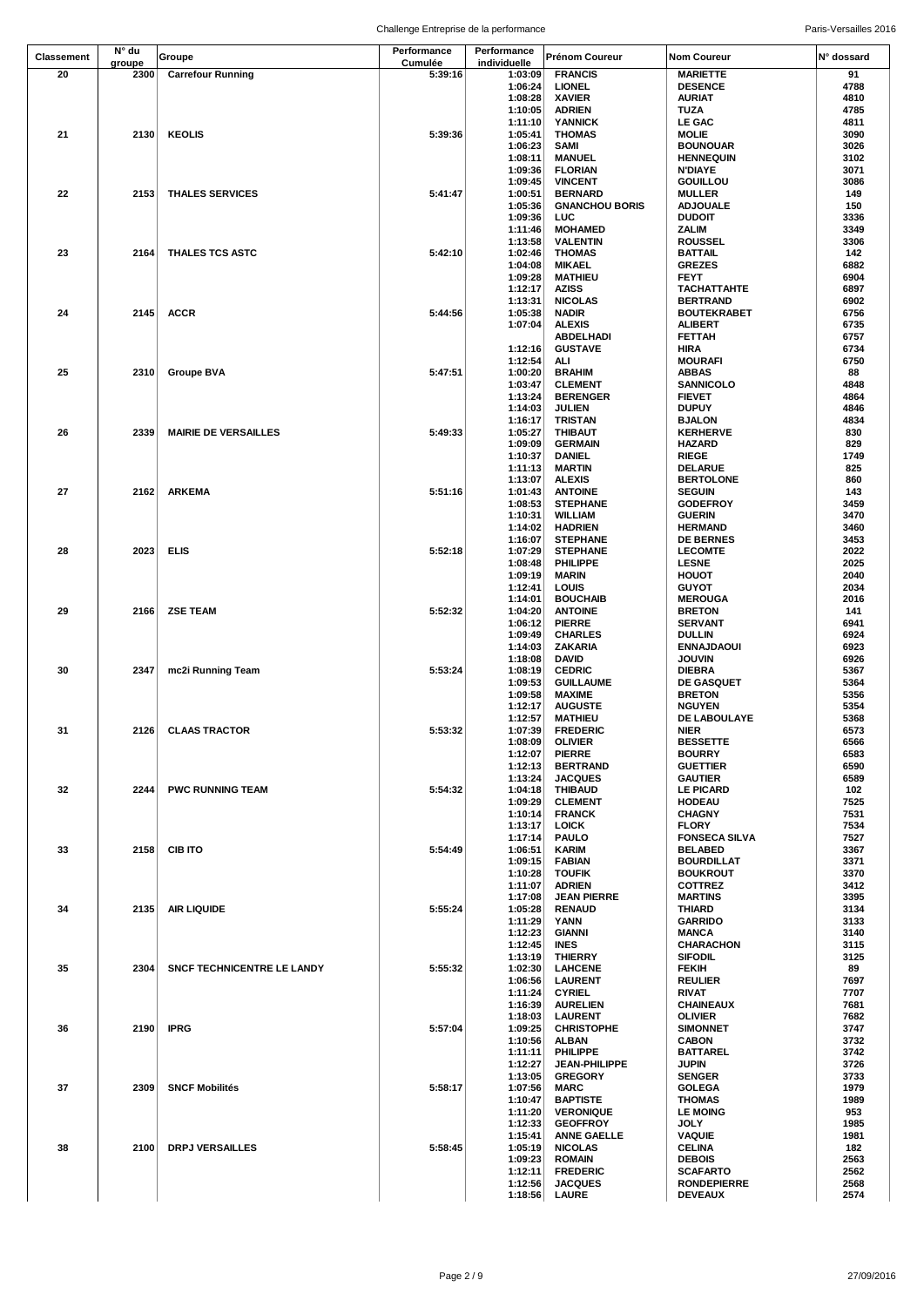| Classement | N° du          | Groupe                             | Performance | Performance        | Prénom Coureur                   | <b>Nom Coureur</b>                   | N° dossard   |
|------------|----------------|------------------------------------|-------------|--------------------|----------------------------------|--------------------------------------|--------------|
|            | groupe<br>2293 |                                    | Cumulée     | individuelle       |                                  |                                      |              |
| 39         |                | <b>GSBdD Versailles</b>            | 5:59:37     | 1:08:34<br>1:10:14 | <b>MARC</b><br><b>ALBAN</b>      | <b>BARDET</b><br><b>NICOLAS</b>      | 4728<br>4717 |
|            |                |                                    |             | 1:10:48            | <b>BRUNO</b>                     | <b>VEISHAR</b>                       | 4722         |
|            |                |                                    |             | 1:12:35            | <b>JONATHAN</b>                  | <b>LICETTE</b>                       | 4724         |
|            |                |                                    |             | 1:17:26            | <b>ADELE</b>                     | <b>LAISSUE</b>                       | 4720         |
| 40         | 2315           | <b>SMA</b>                         | 5:59:38     | 1:00:16            | <b>MATHIEU</b>                   | <b>TARTIERE</b>                      | 80           |
|            |                |                                    |             | 1:14:43            | <b>MATHIEU</b>                   | <b>GUEZENNEC</b>                     | 4945         |
|            |                |                                    |             | 1:14:47            | <b>JOHN</b>                      | VAILLANT                             | 4979         |
|            |                |                                    |             | 1:14:54            | <b>ACHRAF</b>                    | JALLALI                              | 4941         |
|            |                |                                    |             | 1:14:58            | <b>ROBERTO</b>                   | <b>VIEIRA</b>                        | 4966         |
| 41         | 2367           | <b>KYOCERA DOCUMENT SOLUTIONS</b>  | 5:59:53     | 1:08:03            | <b>MANUEL</b>                    | <b>LEBORGNE</b>                      | 7981         |
|            |                |                                    |             | 1:10:10<br>1:12:18 | <b>FABIEN</b><br><b>STEPHANE</b> | <b>JUERY</b><br><b>BLACHERE</b>      | 7983<br>7984 |
|            |                |                                    |             | 1:14:30            | <b>MATHIAS</b>                   | <b>DELES</b>                         | 7980         |
|            |                |                                    |             | 1:14:52            | <b>FREDERIC</b>                  | <b>BELIER</b>                        | 7979         |
| 42         | 2356           | <b>TOTAL SPORT</b>                 | 6:00:14     | 1:09:10            | <b>FRANCOIS</b>                  | <b>DUBOIS</b>                        | 5474         |
|            |                |                                    |             | 1:11:36            | <b>CHRISTOPHE</b>                | <b>DUPEYRON</b>                      | 5463         |
|            |                |                                    |             | 1:11:58            | PHILIPPE                         | <b>JUBAULT</b>                       | 5465         |
|            |                |                                    |             | 1:13:15            | <b>ALEXIS</b>                    | <b>VOVK</b>                          | 5470         |
|            |                |                                    |             | 1:14:15            | <b>JEROME</b>                    | <b>MASSEE</b>                        | 5458         |
| 43         | 2048           | <b>SYSTRA</b>                      | 6:00:26     | 0:57:38            | <b>JEROME</b>                    | <b>JOANNY</b>                        | 217          |
|            |                |                                    |             | 1:13:49<br>1:15:48 | <b>NICOLAS</b><br><b>FRANCIS</b> | <b>LESTOILLE</b><br><b>BADIOU</b>    | 2359<br>2357 |
|            |                |                                    |             | 1:16:27            | JIA-YI                           | ш                                    | 2328         |
|            |                |                                    |             | 1:16:44            | <b>CLAUDE</b>                    | <b>FEITAMA</b>                       | 2353         |
| 44         | 2247           | <b>ADVANS RUNNERS</b>              | 6:00:55     | 1:06:37            | <b>EMERIC</b>                    | <b>LASNIER</b>                       | 7566         |
|            |                |                                    |             | 1:10:35            | <b>SILVAIN</b>                   | <b>DUCROS</b>                        | 7560         |
|            |                |                                    |             | 1:11:39            | <b>JULIEN</b>                    | <b>EYHERAMONO</b>                    | 7550         |
|            |                |                                    |             | 1:16:01            | <b>FLORIAN</b>                   | <b>TUTZO</b>                         | 7577         |
|            |                |                                    |             | 1:16:03            | <b>ROMAIN</b>                    | <b>MICHEL</b>                        | 7563         |
| 45         | 2107           | SAPEUR POMPIERS DE VELIZY          | 6:01:21     | 1:08:26            | <b>EDOUARD</b>                   | <b>TAILLEFER</b>                     | 6367         |
|            |                |                                    |             | 1:08:53            | <b>JULIEN</b>                    | <b>SCHOSMANN</b>                     | 6378         |
|            |                |                                    |             | 1:12:29<br>1:14:40 | <b>STEVEN</b><br><b>ANTOINE</b>  | GAREL<br><b>RONCIERE</b>             | 6370<br>6368 |
|            |                |                                    |             | 1:16:53            | <b>CEDRIC</b>                    | <b>MICHEL</b>                        | 6376         |
| 46         | 2045           | <b>ALTAWEST TEAM</b>               | 6:01:41     | 1:04:33            | <b>GILLES</b>                    | DE BUSSCHER                          | 223          |
|            |                |                                    |             | 1:07:03            | <b>ANTHONY</b>                   | <b>PITON</b>                         | 2313         |
|            |                |                                    |             | 1:08:29            | <b>GUILLAUME</b>                 | HAY                                  | 2300         |
|            |                |                                    |             | 1:15:57            | <b>SYLVAIN</b>                   | <b>LOPES</b>                         | 2308         |
|            |                |                                    |             | 1:25:39            | <b>HUU-AN</b>                    | PHAM                                 | 2302         |
| 47         | 2191           | UTO                                | 6:02:20     | 1:07:50            | <b>CHRISTOPHE</b>                | <b>BUIRETTE</b>                      | 3789         |
|            |                |                                    |             | 1:11:39            | <b>HERVE</b>                     | <b>OLIVAUX</b>                       | 3776         |
|            |                |                                    |             | 1:12:59            | <b>NICOLAS</b>                   | <b>HUBERT</b>                        | 3766         |
|            |                |                                    |             | 1:14:04            | <b>MEHDI</b>                     | HEBRI                                | 3765         |
| 48         | 2345           | Solucom                            | 6:02:51     | 1:15:48<br>1:08:02 | <b>JULIEN</b><br><b>MICKAEL</b>  | <b>MICHEL</b><br><b>VIOLAS</b>       | 3774<br>5306 |
|            |                |                                    |             | 1:09:36            | <b>RAYHANE</b>                   | <b>EL KHOUROUJ</b>                   | 5300         |
|            |                |                                    |             | 1:14:13            | <b>ROMAIN</b>                    | <b>LAVAUD</b>                        | 5309         |
|            |                |                                    |             | 1:14:30            | <b>THIBAULT</b>                  | <b>RAMEAUX</b>                       | 5313         |
|            |                |                                    |             | 1:16:30            | <b>MARTIN</b>                    | <b>MONNIER</b>                       | 5315         |
| 49         | 2344           | Scouts et Guides de France         | 6:03:15     | 1:08:02            | <b>DONATIEN</b>                  | <b>DUMAS</b>                         | 5275         |
|            |                |                                    |             | 1:08:19            | <b>VINCENT</b>                   | LE POL MARTIN                        | 5277         |
|            |                |                                    |             | 1:14:14            | <b>ARNAUD</b>                    | <b>REBATTU</b>                       | 5278         |
|            |                |                                    |             | 1:16:09            | <b>REMI</b>                      | DE JUVIGNY                           | 5274         |
| 50         |                | 2333 CE LIDL                       | 6:03:18     | 1:16:31            | <b>CHRISTIAN</b>                 | <b>MARMELEIRA</b><br><b>BOUSMINA</b> | 5289<br>5133 |
|            |                |                                    |             | 1:10:21<br>1:10:51 | KHALIFA<br><b>LAURENT</b>        | ANDRE                                | 5131         |
|            |                |                                    |             | 1:12:09            | <b>FRANCK</b>                    | <b>DEPREUX</b>                       | 5128         |
|            |                |                                    |             | 1:14:24            | <b>ERWANN</b>                    | <b>FEUTREN</b>                       | 5123         |
|            |                |                                    |             | 1:15:33            | <b>GILDAS</b>                    | <b>DURAND</b>                        | 5129         |
| 51         | 2095           | M6                                 | 6:04:38     | 1:05:59            | <b>GUILLAUME</b>                 | <b>CHAGNEAU</b>                      | 2515         |
|            |                |                                    |             | 1:12:18            | <b>ALEXANDRE</b>                 | <b>LASRY</b>                         | 2516         |
|            |                |                                    |             | 1:14:01            | <b>SIMON</b>                     | <b>FOURNERIE</b>                     | 2511         |
|            |                |                                    |             | 1:15:57            | <b>CHARLES</b>                   | <b>ANDRE</b>                         | 2512         |
| 52         | 2122           | <b>BRETAGNE MANUTENTION</b>        | 6:04:50     | 1:16:23<br>1:00:37 | <b>GREGORY</b><br><b>YANNICK</b> | <b>PORTE</b><br><b>BARBE</b>         | 2535<br>167  |
|            |                |                                    |             | 1:08:34            | <b>YANN</b>                      | <b>LAURENT</b>                       | 6509         |
|            |                |                                    |             | 1:15:12            | <b>STEPHANE</b>                  | <b>MADEC</b>                         | 6512         |
|            |                |                                    |             | 1:18:34            | <b>THIBAULT</b>                  | <b>CABARET</b>                       | 6511         |
|            |                |                                    |             | 1:21:53            | <b>FRANCIS</b>                   | <b>LE NAOUR</b>                      | 6525         |
| 53         | 2032           | <b>SAINTE GENEVIEVE ATHLETISME</b> | 6:05:38     | 1:05:23            | <b>AMERICO</b>                   | <b>MACHADO</b>                       | 5839         |
|            |                |                                    |             | 1:11:19            | MARC                             | <b>CASANA</b>                        | 5834         |
|            |                |                                    |             | 1:14:42            | PHILIPPE                         | <b>JACQUEMIN</b>                     | 5838         |
|            |                |                                    |             | 1:16:27            | <b>HERVE</b>                     | <b>NOZIERES</b>                      | 5833         |
| 54         | 2218           |                                    |             | 1:17:47<br>1:09:52 | PHILIPPE<br><b>NUNO</b>          | <b>GOYHENEIX</b><br><b>PIRES</b>     | 5831<br>7312 |
|            |                | SEQUANS                            | 6:06:14     | 1:11:07            | LEE.                             | <b>WALCZAK</b>                       | 7301         |
|            |                |                                    |             | 1:11:46            | <b>VINCENT</b>                   | <b>MORET BOSCH</b>                   | 7309         |
|            |                |                                    |             | 1:15:23            | <b>EMMANUEL</b>                  | <b>LEMOIS</b>                        | 7315         |
|            |                |                                    |             | 1:18:06            | <b>CHOUKRI</b>                   | TIOUAJNI                             | 7316         |
| 55         | 2235           | <b>F-INICIATIVAS</b>               | 6:06:26     | 1:09:48            | <b>NICOLAS</b>                   | <b>LEGORJUS</b>                      | 7470         |
|            |                |                                    |             | 1:12:44            | <b>CLEMENT</b>                   | <b>MEYER</b>                         | 7461         |
|            |                |                                    |             | 1:13:17            | <b>GAEL</b>                      | CLERVAL                              | 7478         |
|            |                |                                    |             | 1:14:47            | <b>GWENAEL</b>                   | <b>RIOU</b>                          | 7472         |
|            |                |                                    |             | 1:15:50            | <b>BENONI</b>                    | <b>PAUMIER</b>                       | 7469         |
| 56         | 2017           | <b>COLAS RUNNERS</b>               | 6:06:54     | 0:59:38<br>1:15:16 | <b>NICOLAS</b><br><b>MARC</b>    | <b>COUSSEMENT</b><br><b>ROMEUR</b>   | 36<br>5747   |
|            |                |                                    |             | 1:15:35            | <b>FABIEN</b>                    | <b>LESAGE</b>                        | 5751         |
|            |                |                                    |             | 1:17:50            | <b>SEBASTIEN</b>                 | <b>GUERRY</b>                        | 5741         |
|            |                |                                    |             | 1:18:35            | <b>JEROME</b>                    | <b>DUSSERE</b>                       | 5737         |
| 57         | 2175           | <b>AFNOR</b>                       | 6:07:25     | 1:07:19            | <b>BENOIT</b>                    | <b>PHUEZ</b>                         | 3629         |
|            |                |                                    |             | 1:11:42            | <b>BENOIT</b>                    | PELLAN                               | 3636         |
|            |                |                                    |             | 1:15:25            | <b>BENJAMIN</b>                  | <b>LAURENT</b>                       | 3607         |
|            |                |                                    |             | 1:16:06            | <b>MATHIEU</b>                   | <b>LEDUC</b>                         | 3634         |
|            |                |                                    |             | 1:16:53            | <b>PAUL</b>                      | <b>HAING</b>                         | 3622         |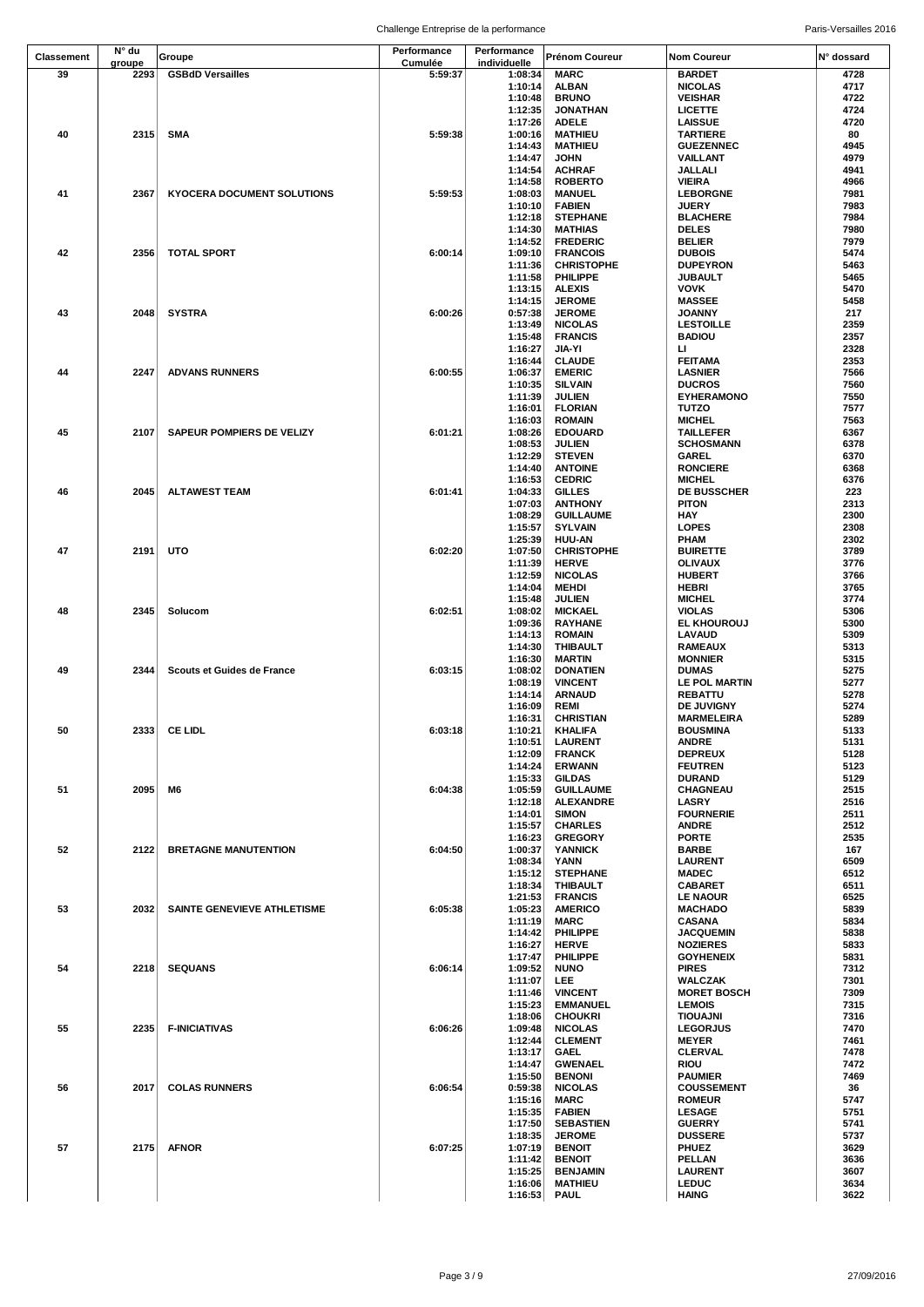|            | N° du  |                                          | Performance | Performance        |                                        |                                       |              |
|------------|--------|------------------------------------------|-------------|--------------------|----------------------------------------|---------------------------------------|--------------|
| Classement | groupe | Groupe                                   | Cumulée     | individuelle       | <b>Prénom Coureur</b>                  | <b>Nom Coureur</b>                    | N° dossard   |
| 58         | 2295   | <b>Mega Running Team</b>                 | 6:09:13     | 1:08:56            | <b>KEVIN</b>                           | REB                                   | 4740         |
|            |        |                                          |             | 1:09:56<br>1:11:00 | <b>OLIVIER</b><br><b>JUAN</b>          | <b>SCHIAVI</b><br><b>DE OLIVEIRA</b>  | 4737<br>4746 |
|            |        |                                          |             | 1:16:32            | <b>JEAN-SEBASTIEN</b>                  | <b>SCHONN</b>                         | 4744         |
|            |        |                                          |             | 1:22:49            | <b>FRANCK</b>                          | <b>MARTINI</b>                        | 4735         |
| 59         | 2335   | LafargeHolcim                            | 6:09:45     | 1:10:00            | <b>PASCAL</b>                          | PINET                                 | 5232         |
|            |        |                                          |             | 1:12:51            | <b>GUILLAUME</b><br><b>MICHEL</b>      | ROZE                                  | 5213<br>5211 |
|            |        |                                          |             | 1:14:06<br>1:16:20 | <b>JEAN-CHRISTOPHE</b>                 | MELIN<br>SALEK                        | 5228         |
|            |        |                                          |             | 1:16:28            | <b>BERTRAND</b>                        | <b>LEOPARDO</b>                       | 5226         |
| 60         | 2311   | <b>PAI Partners</b>                      | 6:09:47     | 1:03:07            | <b>SAHEB</b>                           | OTMANE                                | 83           |
|            |        |                                          |             | 1:10:53            | <b>FRANCOIS</b>                        | <b>BOUILLON</b>                       | 4896         |
|            |        |                                          |             | 1:16:04<br>1:19:07 | <b>ANTOINE</b><br>ALEXANDRE            | <b>PARMENTIER</b><br><b>DEJOIE</b>    | 4881<br>4873 |
|            |        |                                          |             | 1:20:36            | <b>RICHARD</b>                         | <b>BONALDI</b>                        | 4879         |
| 61         | 2061   | <b>TEAM DEVO</b>                         | 6:10:12     | 1:10:37            | <b>SIMON</b>                           | ROY                                   | 2451         |
|            |        |                                          |             | 1:11:12            | YANN                                   | <b>FONTAINE</b>                       | 2449         |
|            |        |                                          |             | 1:12:15<br>1:16:56 | <b>VINCENT</b><br><b>JEAN-PHILIPPE</b> | ADER<br><b>DEGOUTIN</b>               | 2444<br>2460 |
|            |        |                                          |             | 1:19:12            | <b>QUENTIN</b>                         | <b>GAUCHET</b>                        | 2443         |
| 62         | 2334   | ANTARGAZ-FINAGAZ                         | 6:12:19     | 1:06:06            | <b>MICKAEL</b>                         | <b>DUJARDIN</b>                       | 5165         |
|            |        |                                          |             | 1:15:08            | <b>DAVID</b>                           | <b>BUDE</b>                           | 5149         |
|            |        |                                          |             | 1:15:21<br>1:17:24 | <b>OLIVIER</b><br><b>THIERRY</b>       | LEBRET<br><b>BROSSET</b>              | 5175<br>5167 |
|            |        |                                          |             | 1:18:20            | <b>SYLVAIN</b>                         | <b>GOMONT</b>                         | 5173         |
| 63         | 2044   | La Fibre Orange                          | 6:12:21     | 1:09:41            | <b>ALESSIO</b>                         | <b>MATTIUZZO</b>                      | 2294         |
|            |        |                                          |             | 1:13:41            | PHILIPPE                               | <b>LE PAIH</b>                        | 2290         |
|            |        |                                          |             | 1:14:48            | TUAN                                   | <b>AUQUANG</b>                        | 2298         |
|            |        |                                          |             | 1:15:40<br>1:18:31 | <b>BERNARD</b><br><b>THIERRY</b>       | <b>BERTOLINI</b><br><b>ROY</b>        | 2276<br>2278 |
| 64         | 2177   | <b>TEAM SGS</b>                          | 6:12:34     | 1:06:27            | <b>VALERIE</b>                         | <b>O'BYRNE</b>                        | 3718         |
|            |        |                                          |             | 1:12:44            | <b>EMMANUEL</b>                        | YOU                                   | 3714         |
|            |        |                                          |             | 1:14:01            | <b>EMMANUEL</b>                        | <b>LEBRUN</b>                         | 3709         |
|            |        |                                          |             | 1:18:31<br>1:20:51 | <b>CLEMENT</b><br><b>JORIS</b>         | OLLIE<br><b>PRETEUX</b>               | 3699<br>3700 |
| 65         | 2378   | <b>SEOP</b>                              | 6:13:03     | 1:07:09            | <b>ROMAIN</b>                          | <b>KERVELLA</b>                       | 1949         |
|            |        |                                          |             | 1:11:53            | <b>STEPHANE</b>                        | <b>HUBERT</b>                         | 1931         |
|            |        |                                          |             | 1:17:20            | <b>SEBASTIEN</b>                       | <b>MARTY</b>                          | 1947         |
|            |        |                                          |             | 1:18:06<br>1:18:35 | <b>AOMAR</b><br><b>FREDERIC</b>        | <b>OUBEJJA</b><br><b>ROSIER</b>       | 1948<br>1938 |
| 66         | 2027   | <b>CEGELEC Tertiaire IdF Électricité</b> | 6:14:04     | 1:08:00            | <b>BRICE</b>                           | <b>ZEMOURI</b>                        | 2179         |
|            |        |                                          |             | 1:12:27            | <b>FLORINE</b>                         | <b>CHASLIN</b>                        | 2177         |
|            |        |                                          |             | 1:17:01            | <b>MOHAMED</b>                         | <b>GHEBBI</b>                         | 2166         |
|            |        |                                          |             | 1:18:00            | <b>GEORGES</b>                         | <b>BAPTISTA</b>                       | 2164<br>2173 |
| 67         | 2299   | <b>ASCFF</b>                             | 6:14:25     | 1:18:36<br>1:06:54 | <b>JOSE</b><br><b>BRICE</b>            | <b>LE GALL</b><br>MAILLARD            | 92           |
|            |        |                                          |             | 1:12:43            | <b>SEBASTIEN</b>                       | LAPPARRA                              | 93           |
|            |        |                                          |             | 1:14:48            | RAPHAEL                                | PERIN                                 | 4766         |
|            |        |                                          |             | 1:19:22            | <b>OLIVIER</b>                         | LAVAL                                 | 4756         |
| 68         | 2016   | <b>GALERIES LAFAYETTE - BHV MARAIS</b>   | 6:15:22     | 1:20:38<br>1:13:49 | <b>ALBERT</b><br><b>EL MUSTAPHA</b>    | <b>MPONDO BLACK</b><br><b>BARKANI</b> | 1046<br>5723 |
|            |        |                                          |             | 1:14:31            | <b>JEAN-LUC</b>                        | ZOU                                   | 5716         |
|            |        |                                          |             | 1:15:21            | <b>CHERIF</b>                          | <b>MOHELLEBI</b>                      | 5717         |
|            |        |                                          |             |                    | <b>LOUISA</b>                          | <b>MOHELLEBI</b>                      | 5718         |
| 69         |        | 2182 SUBSEA                              | 6:16:27     | 1:16:20<br>0:59:38 | <b>AKIM</b><br><b>ALEXANDRE</b>        | <b>BEN-SALAH</b><br><b>DELORT</b>     | 5713<br>135  |
|            |        |                                          |             | 1:12:33            | <b>GUILHEM</b>                         | ROUSSEL-ROQUES                        | 136          |
|            |        |                                          |             | 1:17:33            | <b>FLORENT</b>                         | <b>GRELON</b>                         | 7040         |
|            |        |                                          |             | 1:23:18            | <b>NICOLAS</b>                         | <b>DETRUIT</b>                        | 7043         |
| 70         | 2316   | <b>ANP SQY</b>                           | 6:17:32     | 1:23:25<br>1:05:51 | <b>BENJAMIN</b><br><b>DAVID</b>        | <b>GOURVIL</b><br><b>BIDEAU</b>       | 7037<br>7776 |
|            |        |                                          |             | 1:16:17            | <b>NICOLAS</b>                         | <b>GOLLES</b>                         | 7777         |
|            |        |                                          |             | 1:18:02            | <b>FRANCK</b>                          | <b>TRICOT</b>                         | 7778         |
|            |        |                                          |             | 1:18:07            | <b>DANIEL</b>                          | <b>BAQUERISSE</b>                     | 7775         |
| 71         | 2120   | <b>AS CEIDF</b>                          | 6:17:35     | 1:19:15<br>1:13:38 | <b>HONDA</b><br><b>CHRISTIAN</b>       | <b>THONG DENG</b><br><b>FREMAUX</b>   | 7774<br>954  |
|            |        |                                          |             | 1:14:53            | <b>JULIEN</b>                          | <b>GIRAUDEAU</b>                      | 2984         |
|            |        |                                          |             | 1:15:22            | <b>ALBERTO</b>                         | <b>DOS SANTOS</b>                     | 3006         |
|            |        |                                          |             | 1:15:39            | <b>MATHIEU</b>                         | IRIART                                | 3003         |
| 72         | 2322   | <b>RAZEL-BEC</b>                         | 6:18:19     | 1:18:03<br>1:05:57 | <b>JEAN-YANN</b><br><b>AURELIEN</b>    | <b>BENAINOUS</b><br><b>FLORENCE</b>   | 3004<br>5015 |
|            |        |                                          |             | 1:16:47            | <b>ANTONIN</b>                         | SOULARD                               | 5014         |
|            |        |                                          |             | 1:17:09            | <b>GUILLAUME</b>                       | <b>PLANTE</b>                         | 5006         |
|            |        |                                          |             | 1:18:58            | <b>OLIVIER</b>                         | <b>BERNES</b>                         | 5023         |
| 73         | 2292   | <b>GEODIS ILE DE FRANCE</b>              | 6:20:37     | 1:19:28<br>1:11:01 | <b>FRANCOIS</b><br><b>RODRIGUE</b>     | <b>TOURNEUX</b><br><b>COROSINE</b>    | 5012<br>4696 |
|            |        |                                          |             | 1:12:55            | <b>STEPHANE</b>                        | GROS                                  | 4706         |
|            |        |                                          |             | 1:17:07            | <b>BERTRAND</b>                        | LEBAGOUSSE                            | 4700         |
|            |        |                                          |             | 1:18:47            | <b>SEBASTIEN</b>                       | <b>MACHADO</b>                        | 4705         |
| 74         | 2071   | <b>CONIX</b>                             | 6:21:04     | 1:20:47            | <b>FABRICE</b>                         | <b>ROGER</b>                          | 4711<br>2486 |
|            |        |                                          |             | 1:12:27<br>1:13:46 | <b>MICHEL</b><br><b>CLEMENT</b>        | <b>GIBERT</b><br><b>AMENC</b>         | 196          |
|            |        |                                          |             | 1:17:11            | <b>MICKAEL</b>                         | DUC                                   | 2477         |
|            |        |                                          |             | 1:18:09            | <b>JORDAN</b>                          | LANGUE                                | 2480         |
| 75         | 2119   | <b>AS GE CGR</b>                         | 6:21:41     | 1:19:31<br>1:12:56 | REMI<br>PHILIPPE                       | <b>LE MORVAN</b><br><b>LARTIGUE</b>   | 2473<br>6482 |
|            |        |                                          |             | 1:15:34            | <b>LAURENT</b>                         | LAZAROWICZ                            | 6456         |
|            |        |                                          |             | 1:16:19            | <b>JEROME</b>                          | SUTTY                                 | 6474         |
|            |        |                                          |             | 1:17:17            | <b>FREDERIC</b>                        | LANZA                                 | 6473         |
| 76         | 2025   | <b>Centre Hospitalier de Versailles</b>  | 6:22:09     | 1:19:35<br>1:11:36 | <b>JEREMY</b>                          | LABARRERE<br><b>BAHOU</b>             | 6478<br>2101 |
|            |        |                                          |             | 1:14:57            | <b>MOHAMED</b><br><b>AURORE</b>        | LEROY                                 | 2138         |
|            |        |                                          |             | 1:16:26            | <b>GUILLAUME</b>                       | LACAVE                                | 2118         |
|            |        |                                          |             | 1:19:11            | <b>QUENTIN</b>                         | <b>BRINGOLET</b>                      | 2104         |
|            |        |                                          |             | 1:19:59            | <b>JEAN-LUC</b>                        | <b>DUFOUR</b>                         | 2111         |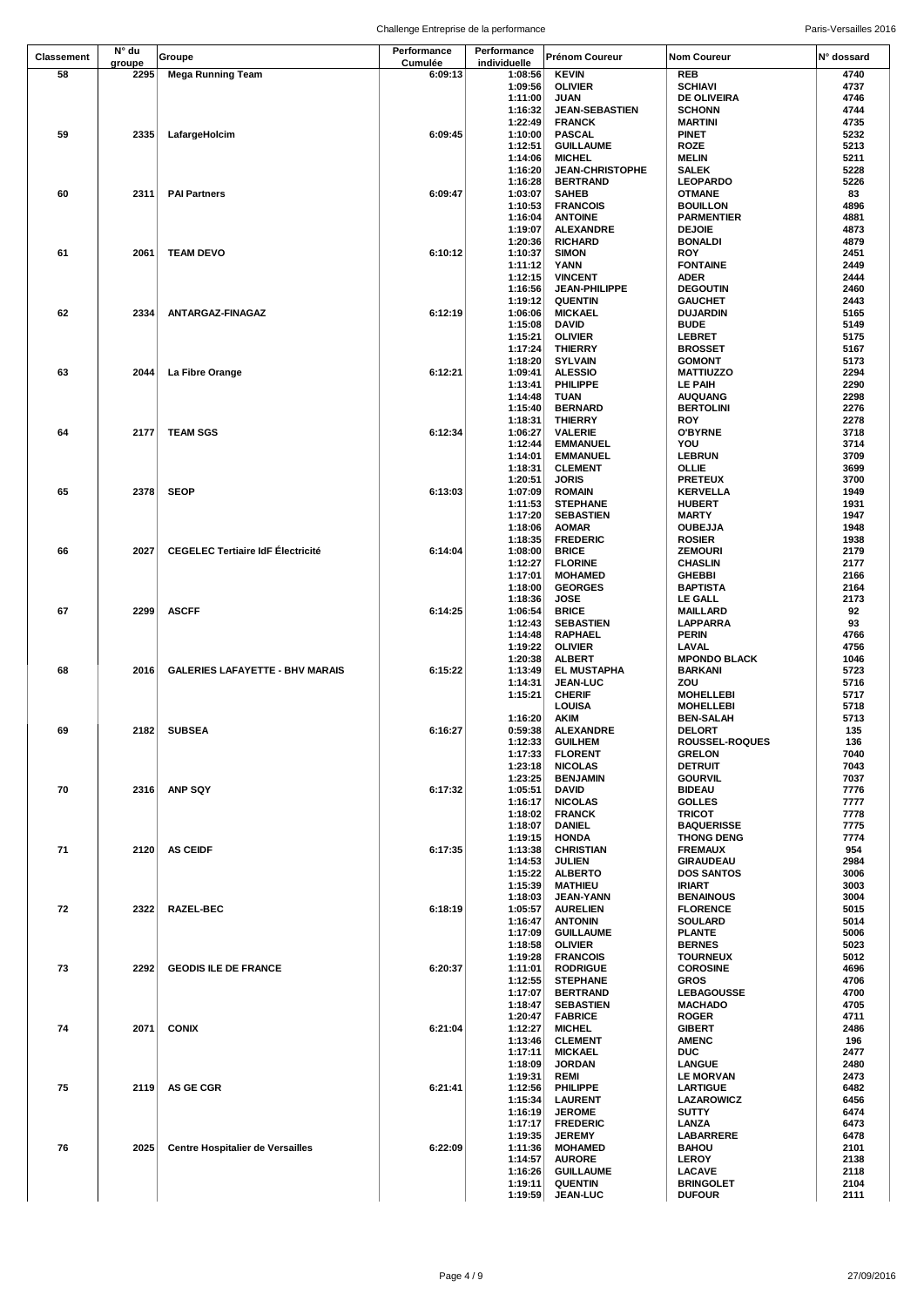| <b>Classement</b> | N° du  | Groupe                            | Performance | Performance        | Prénom Coureur                     | <b>Nom Coureur</b>                 | N° dossard   |
|-------------------|--------|-----------------------------------|-------------|--------------------|------------------------------------|------------------------------------|--------------|
|                   | groupe |                                   | Cumulée     | individuelle       |                                    |                                    |              |
| 77                | 2228   | <b>VINCI</b>                      | 6:22:19     | 1:10:24            | <b>MAXIME</b>                      | AVEZOU                             | 7417         |
|                   |        |                                   |             | 1:11:35<br>1:14:46 | <b>PANYA</b><br><b>PIERRE</b>      | LANE<br><b>MARGIER</b>             | 7428<br>7422 |
|                   |        |                                   |             | 1:22:40            | <b>LAURENT</b>                     | <b>MASSET</b>                      | 7418         |
|                   |        |                                   |             | 1:22:54            | <b>WLADIMIR</b>                    | <b>HUESO</b>                       | 7425         |
| 78                | 2142   | <b>ARTELIA EGU</b>                | 6:22:49     | 1:10:21            | <b>JEROME</b>                      | <b>CULLIN</b>                      | 6709         |
|                   |        |                                   |             | 1:13:15            | <b>VINCENT</b>                     | <b>BOURHIS</b>                     | 6707         |
|                   |        |                                   |             | 1:18:29            | <b>ROMAIN</b>                      | <b>MARCEL</b>                      | 6712         |
|                   |        |                                   |             | 1:20:11            | <b>FRANCOIS-XAVIER</b>             | VILLEDEY                           | 6719         |
|                   |        |                                   |             | 1:20:33            | <b>MOHAMMED</b>                    | KOAIK                              | 6711         |
| 79                | 2321   | TECHNICENTRE DE PARIS NORD        | 6:23:06     | 1:04:43            | <b>ALBAN</b>                       | OLIVIER                            | 77           |
|                   |        |                                   |             | 1:13:04            | <b>BRUNO</b>                       | <b>DEVISMES</b>                    | 4990         |
|                   |        |                                   |             | 1:20:13            | <b>XAVIER</b>                      | VERMILLARD                         | 4985         |
|                   |        |                                   |             | 1:21:08            | <b>LUDOVIC</b>                     | <b>SCHNELL</b>                     | 4983         |
|                   |        |                                   |             | 1:23:58            | <b>CEDRIC</b>                      | <b>BISSON</b>                      | 4984         |
| 80                | 2189   | <b>OTIS</b>                       | 6:23:10     | 1:12:39            | <b>PABLO</b>                       | <b>BOTIN-LOPEZ</b>                 | 7108         |
|                   |        |                                   |             | 1:16:47            | <b>MINH-SE</b>                     | <b>NGOY</b>                        | 7107         |
|                   |        |                                   |             | 1:17:45            | <b>ANTHONY</b>                     | <b>VAYRES</b>                      | 7110         |
|                   |        |                                   |             | 1:17:57            | <b>MODESTE</b>                     | <b>MARQUES</b>                     | 7091         |
|                   |        |                                   |             | 1:18:02            | <b>THIBAULT</b>                    | <b>LEFEBURE</b>                    | 7089         |
| 81                | 2051   | <b>COBHAM AVIONICS</b>            | 6:23:33     | 1:05:49            | <b>LUDOVIC</b>                     | PAULET                             | 5976         |
|                   |        |                                   |             | 1:15:00            | <b>FLORIAN</b>                     | <b>BONNAFOUS</b>                   | 5978         |
|                   |        |                                   |             | 1:23:46            | <b>JEROME</b><br><b>JACOB</b>      | <b>GALY</b><br><b>NIDDAM</b>       | 5984<br>5980 |
|                   |        |                                   |             | 1:23:58            | <b>FRANCOIS</b>                    | <b>POUPARD</b>                     | 5975         |
| 82                | 2084   | <b>STAT</b>                       | 6:24:12     | 1:13:33            | <b>LAURENT</b>                     | <b>VIGUIER</b>                     | 2494         |
|                   |        |                                   |             | 1:14:29            | YOANN                              | <b>FILLOCQUE</b>                   | 2504         |
|                   |        |                                   |             | 1:16:59            | <b>JACQUES</b>                     | <b>FOUACHE</b>                     | 2503         |
|                   |        |                                   |             | 1:19:30            | <b>STEPHANE</b>                    | <b>FOURNIER</b>                    | 2499         |
|                   |        |                                   |             | 1:19:41            | <b>STEPHANE</b>                    | <b>LARGEAUD</b>                    | 2501         |
| 83                | 2096   | <b>ERAMET</b>                     | 6:24:52     | 1:09:28            | <b>HOUSSEIN</b>                    | ABDI                               | 2550         |
|                   |        |                                   |             | 1:16:49            | <b>GUILLAUME</b>                   | <b>CHAUVEL</b>                     | 2543         |
|                   |        |                                   |             | 1:18:32            | <b>CEDRIC</b>                      | RAILLARD                           | 2541         |
|                   |        |                                   |             | 1:19:15            | <b>FREDERIC</b>                    | <b>MARMONIER</b>                   | 2546         |
|                   |        |                                   |             | 1:20:48            | <b>CHRISTOPHE</b>                  | PETIT                              | 2553         |
| 84                | 2238   | <b>STATE STREET BANQUE</b>        | 6:26:12     | 1:12:58            | <b>BRUCE</b>                       | <b>JAMBOU</b>                      | 7512         |
|                   |        |                                   |             | 1:14:01            | <b>CHRISTOPHE</b>                  | <b>GUIOT</b>                       | 7510         |
|                   |        |                                   |             | 1:15:12            | <b>ROMAIN</b>                      | <b>BAUGET</b>                      | 7518         |
|                   |        |                                   |             | 1:17:58            | ERIC                               | <b>BLANC</b>                       | 7513         |
|                   |        |                                   |             | 1:26:03            | <b>NADIA</b>                       | CARIL                              | 7511         |
| 85                | 2176   | <b>Hilton Paris Opera</b>         | 6:26:21     | 1:05:05            | <b>AMEL</b>                        | <b>BELLABAS</b>                    | 3650         |
|                   |        |                                   |             | 1:15:22            | <b>JEAN RENAUD</b>                 | <b>MICHEL</b>                      | 3640         |
|                   |        |                                   |             | 1:18:47            | AINIS                              | AILANE                             | 3665         |
|                   |        |                                   |             | 1:20:23            | <b>CEDRIC</b>                      | <b>MONTHEIL</b>                    | 3655         |
|                   | 2224   |                                   | 6:28:32     | 1:26:44            | <b>ALEXANDRA</b>                   | <b>HERLIN</b>                      | 3643         |
| 86                |        | <b>SEWS-E</b>                     |             | 1:04:15            | <b>BENOIT</b>                      | <b>HANSE</b><br>RICE               | 109<br>7365  |
|                   |        |                                   |             | 1:15:03<br>1:20:50 | <b>SEAN</b><br><b>SEBASTIEN</b>    | <b>COUPEZ</b>                      | 7360         |
|                   |        |                                   |             | 1:23:36            | <b>YUSUKE</b>                      | <b>KUBO</b>                        | 7362         |
|                   |        |                                   |             | 1:24:48            | <b>JEAN-MARC</b>                   | <b>MORILLE</b>                     | 7356         |
| 87                | 2314   | <b>BearingPoint</b>               | 6:29:08     | 1:16:15            | <b>MARTIAL</b>                     | <b>SOULIE</b>                      | 4913         |
|                   |        |                                   |             | 1:16:40            | <b>PIERRE</b>                      | KLEIN                              | 4909         |
|                   |        |                                   |             | 1:17:10            | <b>SEBASTIEN</b>                   | CAZUGUEL                           | 4903         |
|                   |        |                                   |             | 1:19:13            | <b>NICOLAS</b>                     | <b>PREVOTEL</b>                    | 4912         |
|                   |        |                                   |             | 1:19:50            | <b>NICOLAS</b>                     | <b>MANSON</b>                      | 4910         |
| 88                |        | 2330 ANATOLE                      | 6:29:09     |                    | 1:06:56 VINCENT                    | <b>BENOUAICH</b>                   | 7849         |
|                   |        |                                   |             | 1:15:40            | <b>GUILLAUME</b>                   | <b>DELCROIX</b>                    | 7840         |
|                   |        |                                   |             | 1:19:27            | <b>LUDOVIC</b>                     | POUVRASSEAU                        | 7841         |
|                   |        |                                   |             | 1:20:13            | <b>BOGDAN</b>                      | <b>ENACHEANU</b>                   | 7847         |
|                   |        |                                   |             | 1:26:53            | <b>GWENAEL</b>                     | JAN                                | 7845         |
| 89                | 2291   | Canal + Running                   | 6:29:48     | 1:10:54            | <b>STANISLAS</b>                   | <b>NORDIN</b>                      | 4681         |
|                   |        |                                   |             | 1:18:41            | <b>ANNE</b>                        | <b>COHEN-SCALI</b>                 | 4692         |
|                   |        |                                   |             | 1:19:37            | <b>CHRISTOPHE</b>                  | <b>BROUSSEAU</b>                   | 4669         |
|                   |        |                                   |             | 1:20:03            | <b>JEREMY</b>                      | <b>FOURNEE</b>                     | 4667         |
| 90                | 2225   | <b>SECOND SOUFFLE</b>             | 6:30:37     | 1:20:33<br>1:14:05 | <b>NICOLAS</b><br><b>SEBASTIEN</b> | <b>PAGEAU</b><br><b>MAURICE</b>    | 4668<br>7378 |
|                   |        |                                   |             | 1:16:38            | <b>ALEX</b>                        | <b>BORE</b>                        | 7369         |
|                   |        |                                   |             | 1:17:58            | <b>DAVID</b>                       | <b>BOURGOIN</b>                    | 7370         |
|                   |        |                                   |             | 1:20:47            | <b>SEBASTIEN</b>                   | <b>FRICKER</b>                     | 7374         |
|                   |        |                                   |             | 1:21:09            | <b>SEBASTIEN</b>                   | <b>SMANIO</b>                      | 7382         |
| 91                | 2038   | <b>ASSOCIATION SPORTIVE ROCHE</b> | 6:31:14     | 1:06:08            | <b>PAUL</b>                        | <b>BERTHIER</b>                    | 5899         |
|                   |        |                                   |             | 1:15:14            | <b>JURAJ</b>                       | <b>VRSANSKY</b>                    | 5895         |
|                   |        |                                   |             | 1:20:48            | <b>BRICE</b>                       | <b>MARCHADIER</b>                  | 5901         |
|                   |        |                                   |             | 1:24:09            | <b>MATHIEU</b>                     | <b>COUDERT</b>                     | 5905         |
|                   |        |                                   |             | 1:24:55            | <b>PASCAL</b>                      | RAY                                | 5903         |
| 92                | 2020   | <b>SAP</b>                        | 6:32:02     | 1:15:29            | ALEXANDRU                          | <b>SZEKERES</b>                    | 5787         |
|                   |        |                                   |             | 1:16:03            | <b>FRANCK</b>                      | <b>HOUETO</b>                      | 5778         |
|                   |        |                                   |             | 1:18:29            | ERIC                               | IGNAZI                             | 5774         |
|                   |        |                                   |             | 1:20:53            | <b>ALIREZA</b>                     | <b>KHALVATI</b>                    | 5782         |
|                   |        |                                   |             | 1:21:08            | <b>SYLVAIN</b>                     | <b>BARBE</b>                       | 5799         |
| 93                | 2050   | <b>AIRBUS SPORTING CLUB</b>       | 6:32:05     | 1:09:34            | <b>NICOLAS</b>                     | <b>VIALA</b>                       | 5965         |
|                   |        |                                   |             | 1:18:19            | <b>ALEXANDRE</b>                   | <b>DUPUY</b>                       | 5964         |
|                   |        |                                   |             | 1:18:35            | <b>SYLVAIN</b>                     | PAQUEREAU                          | 5963         |
|                   |        |                                   |             | 1:22:34            | <b>GUILLAUME</b>                   | <b>FAURY</b>                       | 5972         |
|                   |        |                                   |             | 1:23:03            | <b>JOCHEN</b>                      | <b>SCHMID</b>                      | 5973         |
| 94                | 2214   | TNT                               | 6:32:54     | 1:13:01            | MARC                               | <b>BOUTEILLER</b>                  | 3920         |
|                   |        |                                   |             | 1:13:40            | <b>THANDO</b>                      | <b>DUBE</b>                        | 3928         |
|                   |        |                                   |             | 1:19:11<br>1:19:50 | LEA<br><b>OLIVIER</b>              | <b>BELABDE</b><br><b>PERENCHIO</b> | 3925<br>3927 |
|                   |        |                                   |             | 1:27:12            | <b>FREDERIC</b>                    | <b>BELABDE</b>                     | 3926         |
| 95                | 2248   | <b>ASCT</b>                       | 6:32:55     | 1:09:06            | <b>FREDERIC</b>                    | <b>BRUNAT</b>                      | 7585         |
|                   |        |                                   |             | 1:11:35            | <b>THIBAULT</b>                    | <b>PELLOQUIN</b>                   | 7589         |
|                   |        |                                   |             | 1:16:47            | <b>XAVIER</b>                      | <b>GYONNET</b>                     | 7583         |
|                   |        |                                   |             | 1:21:58            | <b>JEAN-LUC</b>                    | GRAND                              | 7587         |
|                   |        |                                   |             | 1:33:29            | <b>CATHERINE</b>                   | <b>PUCHEU</b>                      | 7590         |
|                   |        |                                   |             |                    |                                    |                                    |              |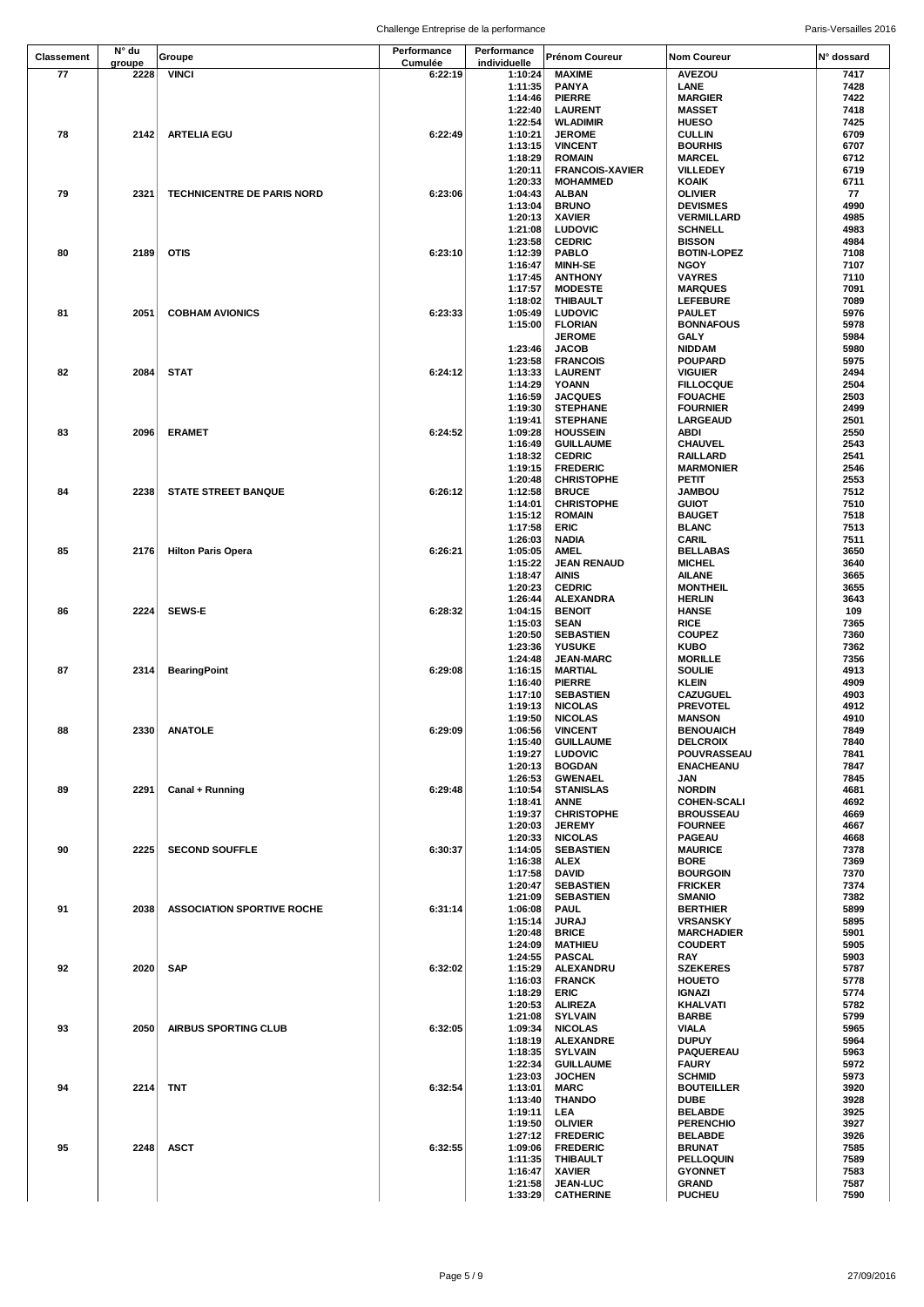| Classement | N° du  | Groupe                                  | Performance | Performance  | <b>Prénom Coureur</b> | Nom Coureur           | N° dossard |
|------------|--------|-----------------------------------------|-------------|--------------|-----------------------|-----------------------|------------|
|            | groupe |                                         | Cumulée     | individuelle |                       |                       |            |
| 96         | 2157   | <b>ASCCB CARTES BANCAIRES</b>           | 6:33:44     | 1:10:19      | <b>XAVIER</b>         | <b>CHERIAUX</b>       | 6843       |
|            |        |                                         |             | 1:12:36      | <b>JEROME</b>         | <b>NEYRAT</b>         | 6837       |
|            |        |                                         |             | 1:17:44      | <b>DANIEL</b>         | <b>MONTANI</b>        | 6835       |
|            |        |                                         |             | 1:26:30      | <b>OLIVIER</b>        | <b>MANSART</b>        | 6836       |
|            |        |                                         |             | 1:26:35      | <b>LUDOVIC</b>        | <b>FRANCESCONI</b>    | 6838       |
| 97         | 2241   | <b>Etoile de Martin</b>                 | 6:33:46     | 1:10:57      | <b>RODOLPHE</b>       | <b>MIES</b>           | 8040       |
|            |        |                                         |             |              |                       |                       |            |
|            |        |                                         |             | 1:17:18      | <b>PIERRE</b>         | <b>GUYARD</b>         | 8060       |
|            |        |                                         |             | 1:20:14      | <b>AURELIEN</b>       | <b>LONGET</b>         | 8041       |
|            |        |                                         |             | 1:22:38      | <b>JEROME</b>         | <b>BILLET</b>         | 8043       |
|            |        |                                         |             | 1:22:39      | <b>FABIEN</b>         | <b>THEOPHILE</b>      | 8057       |
| 98         | 2329   | <b>MERCURI INTERNATIONAL</b>            | 6:33:52     | 1:05:40      | <b>CYRILLE</b>        | <b>ROMAND</b>         | 5083       |
|            |        |                                         |             | 1:20:09      | <b>CAROLINE</b>       | <b>RABIOT</b>         | 5088       |
|            |        |                                         |             |              |                       |                       |            |
|            |        |                                         |             | 1:22:21      | <b>JEAN JACQUES</b>   | <b>FREJAVILLE</b>     | 5084       |
|            |        |                                         |             | 1:22:22      | <b>SEBASTIEN</b>      | <b>CHAPISEAU</b>      | 5051       |
|            |        |                                         |             | 1:23:20      | <b>DAMIEN</b>         | <b>CHENEL</b>         | 5058       |
| 99         | 2223   | <b>RESEAU DEFENDURANCE</b>              | 6:34:02     | 1:04:26      | YANN                  | <b>QUEMENER</b>       | 7340       |
|            |        |                                         |             | 1:15:48      | PHILIPPE              | <b>LE COMPAGNON</b>   | 7343       |
|            |        |                                         |             | 1:21:53      | <b>CHRISTOPHE</b>     | <b>MERLIN</b>         | 7344       |
|            |        |                                         |             | 1:23:15      | <b>LIEK-HENG</b>      | TAN                   | 7347       |
|            |        |                                         |             | 1:28:40      | <b>LAURENT</b>        | <b>RUBEN</b>          | 7350       |
|            |        |                                         |             |              |                       |                       |            |
| 100        | 2317   | <b>DAVESNE TEAM</b>                     | 6:35:00     | 1:11:19      | <b>PASCAL</b>         | <b>SERGYSELS</b>      | 1029       |
|            |        |                                         |             | 1:18:07      | <b>CAMILLE</b>        | <b>LEMONNIER</b>      | 1040       |
|            |        |                                         |             | 1:21:09      | <b>CHRISTOPHE</b>     | <b>MONTANARO</b>      | 1035       |
|            |        |                                         |             |              | <b>LUDOVIC</b>        | <b>MONTANARO</b>      | 1025       |
|            |        |                                         |             | 1:23:16      | <b>HELENE</b>         | <b>DAVESNE</b>        | 1037       |
| 101        | 2332   | <b>CREDIT AGRICOLE PAYMENT SERVICES</b> | 6:36:07     | 1:13:24      | <b>ALAIN</b>          | <b>DELMAS</b>         | 5116       |
|            |        |                                         |             | 1:18:54      | <b>HICHAM</b>         | <b>OURDI</b>          | 5111       |
|            |        |                                         |             |              |                       |                       | 5108       |
|            |        |                                         |             | 1:19:41      | <b>THIERRY</b>        | <b>COLIN</b>          |            |
|            |        |                                         |             | 1:20:31      | JEAN-CLAUDE           | <b>DUVAL</b>          | 5114       |
|            |        |                                         |             | 1:23:37      | <b>PASCAL</b>         | <b>BARRET</b>         | 5118       |
| 102        | 2242   | <b>OLYMPUS</b>                          | 6:36:12     | 1:15:08      | <b>DAMIEN</b>         | <b>BLONDEL</b>        | 1136       |
|            |        |                                         |             | 1:18:03      | <b>PATRICK</b>        | <b>TINJUS</b>         | 1141       |
|            |        |                                         |             | 1:18:19      | <b>DOMINIQUE</b>      | <b>NOGUES</b>         | 1134       |
|            |        |                                         |             | 1:21:57      | <b>NICOLAS</b>        | TABUTEAU              | 1139       |
|            |        |                                         |             |              |                       |                       |            |
|            |        |                                         |             | 1:22:45      | <b>FABIEN</b>         | <b>MADELENAT</b>      | 1137       |
| 103        | 2346   | <b>TCS BRETIGNY</b>                     | 6:36:26     | 1:15:10      | <b>PASCAL</b>         | <b>CHENEVIERE</b>     | 5332       |
|            |        |                                         |             | 1:16:29      | <b>ROMAIN</b>         | <b>GAUBERT</b>        | 5351       |
|            |        |                                         |             | 1:19:38      | <b>JEROME</b>         | VINOT                 | 5347       |
|            |        |                                         |             | 1:21:14      | <b>CLAUDE</b>         | RAOULT                | 5342       |
|            |        |                                         |             | 1:23:55      | <b>JEAN CHARLES</b>   | SOLA                  | 5344       |
|            |        |                                         |             |              |                       |                       |            |
| 104        | 2121   | <b>FENWICK-LINDE</b>                    | 6:37:01     | 1:14:35      | <b>PHILIPP</b>        | STEPHAN               | 6503       |
|            |        |                                         |             | 1:14:54      | <b>MATHIEU</b>        | <b>BRUNEAU</b>        | 6483       |
|            |        |                                         |             | 1:20:50      | <b>NABIL</b>          | <b>NAHAL</b>          | 6495       |
|            |        |                                         |             | 1:22:52      | <b>MICHEL</b>         | <b>ROCHARD</b>        | 6494       |
|            |        |                                         |             | 1:23:50      | <b>JEROME</b>         | <b>MARIAGE</b>        | 6501       |
| 105        | 2012   | <b>FAYAT FONDATIONS RUNNING TEAM</b>    | 6:37:59     | 1:11:52      | <b>ROMUALD</b>        | <b>CIANNAMEA</b>      | 5674       |
|            |        |                                         |             |              |                       |                       |            |
|            |        |                                         |             | 1:16:17      | <b>ROMAIN</b>         | <b>LE JEAN</b>        | 5677       |
|            |        |                                         |             | 1:19:57      | <b>NICOLAS</b>        | BAZIN                 | 5675       |
|            |        |                                         |             | 1:21:26      | <b>PATRICK</b>        | <b>COMBE</b>          | 5673       |
|            |        |                                         |             | 1:28:27      | <b>JEREMY</b>         | RIDEL                 | 5681       |
| 106        | 2351   | <b>RICHARDSON</b>                       | 6:39:45     | 1:17:57      | <b>AMAURY</b>         | <b>DURAND</b>         | 7904       |
|            |        |                                         |             | 1:17:59      | <b>RICARDO</b>        | <b>MIRANDA</b>        | 7901       |
|            |        |                                         |             |              |                       |                       |            |
|            |        |                                         |             | 1:20:42      | <b>GAETAN</b>         | <b>TRIERWEILER</b>    | 7905       |
|            |        |                                         |             |              | <b>CESAR</b>          | <b>FARIA</b>          | 7912       |
|            |        |                                         |             | 1:22:25      | <b>DOMINIQUE</b>      | <b>GIRARD</b>         | 7903       |
| 107        |        | 2227 MEDIOBANCA                         | 6:42:42     | 1:11:50      | <b>NICOLAS</b>        | <b>BILLIOTTE</b>      | 7404       |
|            |        |                                         |             | 1:21:55      | PHILIPPE              | <b>DENEUX</b>         | 7399       |
|            |        |                                         |             |              | <b>THIBAULT</b>       | <b>DURIEZ</b>         | 7405       |
|            |        |                                         |             | 1:23:12      | <b>FABIEN</b>         | <b>VISAN</b>          | 7409       |
|            |        |                                         |             |              |                       |                       |            |
|            |        |                                         |             | 1:23:50      | <b>MARLYSE</b>        | PEZZETTA              | 7397       |
| 108        | 2097   | <b>VERSAILLES BOXE FRANCAISE</b>        | 6:42:51     | 1:06:33      | <b>MATHIEU</b>        | <b>METOIS</b>         | 6320       |
|            |        |                                         |             | 1:13:17      | <b>ROMAIN</b>         | <b>GUILLERMONT</b>    | 6315       |
|            |        |                                         |             | 1:17:09      | <b>JOAO PAULO</b>     | <b>VILAS DE SOUSA</b> | 6314       |
|            |        |                                         |             | 1:32:09      | <b>MEHDI</b>          | <b>LEGOUX</b>         | 6319       |
|            |        |                                         |             | 1:33:43      | <b>CHRISTOPHE</b>     | <b>BESSAC</b>         | 6316       |
| 109        | 2349   | <b>SODEXO</b>                           | 6:42:56     | 1:17:11      | <b>CHRISTOPHE</b>     | <b>HELLOCO</b>        | 5397       |
|            |        |                                         |             |              |                       |                       |            |
|            |        |                                         |             | 1:17:14      | <b>ANTOINE</b>        | <b>RIVIER</b>         | 5407       |
|            |        |                                         |             | 1:21:56      | <b>THIERRY</b>        | <b>RENARD</b>         | 5394       |
|            |        |                                         |             | 1:22:32      | <b>HENRI</b>          | <b>DE VISMES</b>      | 5410       |
|            |        |                                         |             | 1:24:03      | NEIL                  | <b>BARRETT</b>        | 5405       |
| 110        | 2085   | <b>SLC</b>                              | 6:45:04     | 1:09:20      | <b>NICOLAS</b>        | <b>PAUZIE</b>         | 6221       |
|            |        |                                         |             | 1:22:45      | <b>LUDOVIC</b>        | <b>DRAPEAU</b>        | 6229       |
|            |        |                                         |             | 1:22:47      | FARID                 | <b>BOUDINAR</b>       | 6225       |
|            |        |                                         |             |              |                       |                       |            |
|            |        |                                         |             | 1:24:32      | <b>GUILLAUME</b>      | TRUTTMANN             | 6236       |
|            |        |                                         |             | 1:25:40      | ANIS                  | <b>FRAOUA</b>         | 6230       |
| 111        | 2240   | <b>ACS CCI PARIS IDF</b>                | 6:45:23     | 1:14:09      | <b>AUDREY</b>         | PETIT                 | 4552       |
|            |        |                                         |             | 1:20:09      | <b>PAUL</b>           | <b>MORIN</b>          | 4551       |
|            |        |                                         |             | 1:22:37      | <b>THIERRY</b>        | <b>COVILLE</b>        | 4558       |
|            |        |                                         |             | 1:23:50      | <b>HELENE</b>         | <b>RIBEIRO</b>        | 4563       |
|            |        |                                         |             | 1:24:38      | <b>VINCENT</b>        | <b>FIOT</b>           | 4561       |
|            |        |                                         |             |              |                       |                       |            |
| 112        | 2305   | LUCCA                                   | 6:45:35     | 1:15:32      | <b>JEAN-BAPTISTE</b>  | <b>BEUZELIN</b>       | 7721       |
|            |        |                                         |             | 1:18:04      | TRISTAN               | <b>GOGUILLOT</b>      | 7716       |
|            |        |                                         |             | 1:23:55      | <b>MAXIME</b>         | <b>MANGIN</b>         | 7720       |
|            |        |                                         |             | 1:24:02      | <b>MATHIEU</b>        | <b>NIVOIS</b>         | 7717       |
|            |        |                                         |             |              | <b>MANON</b>          | <b>DESBORDES</b>      | 7723       |
| 113        | 2124   | <b>CERCLE DE LA FORME</b>               | 6:46:25     | 1:14:14      | <b>STEPHANE</b>       | <b>ADRIEN</b>         | 6549       |
|            |        |                                         |             |              |                       |                       |            |
|            |        |                                         |             | 1:14:23      | <b>BELKACEM</b>       | <b>FETOUCI</b>        | 6535       |
|            |        |                                         |             | 1:19:48      | <b>FLORENT</b>        | SEGALA                | 6544       |
|            |        |                                         |             | 1:26:24      | <b>SEBASTIEN</b>      | <b>DUCHAMP</b>        | 6550       |
|            |        |                                         |             | 1:31:36      | <b>JEAN-PHILIPPE</b>  | <b>NACIBIDE</b>       | 6536       |
| 114        | 2108   | OXYA                                    | 6:47:07     | 1:13:29      | <b>FABIEN</b>         | <b>BOURDON</b>        | 6383       |
|            |        |                                         |             | 1:20:09      | <b>REMI HUY QUANG</b> | <b>NGUYEN</b>         | 6391       |
|            |        |                                         |             | 1:22:17      | <b>RADJA</b>          | <b>FRANCISQUE</b>     | 6386       |
|            |        |                                         |             |              |                       |                       |            |
|            |        |                                         |             | 1:23:13      | <b>FRANCK</b>         | <b>BLANC</b>          | 6389       |
|            |        |                                         |             | 1:27:59      | <b>FAOUZI</b>         | <b>BELKHEIRI</b>      | 6384       |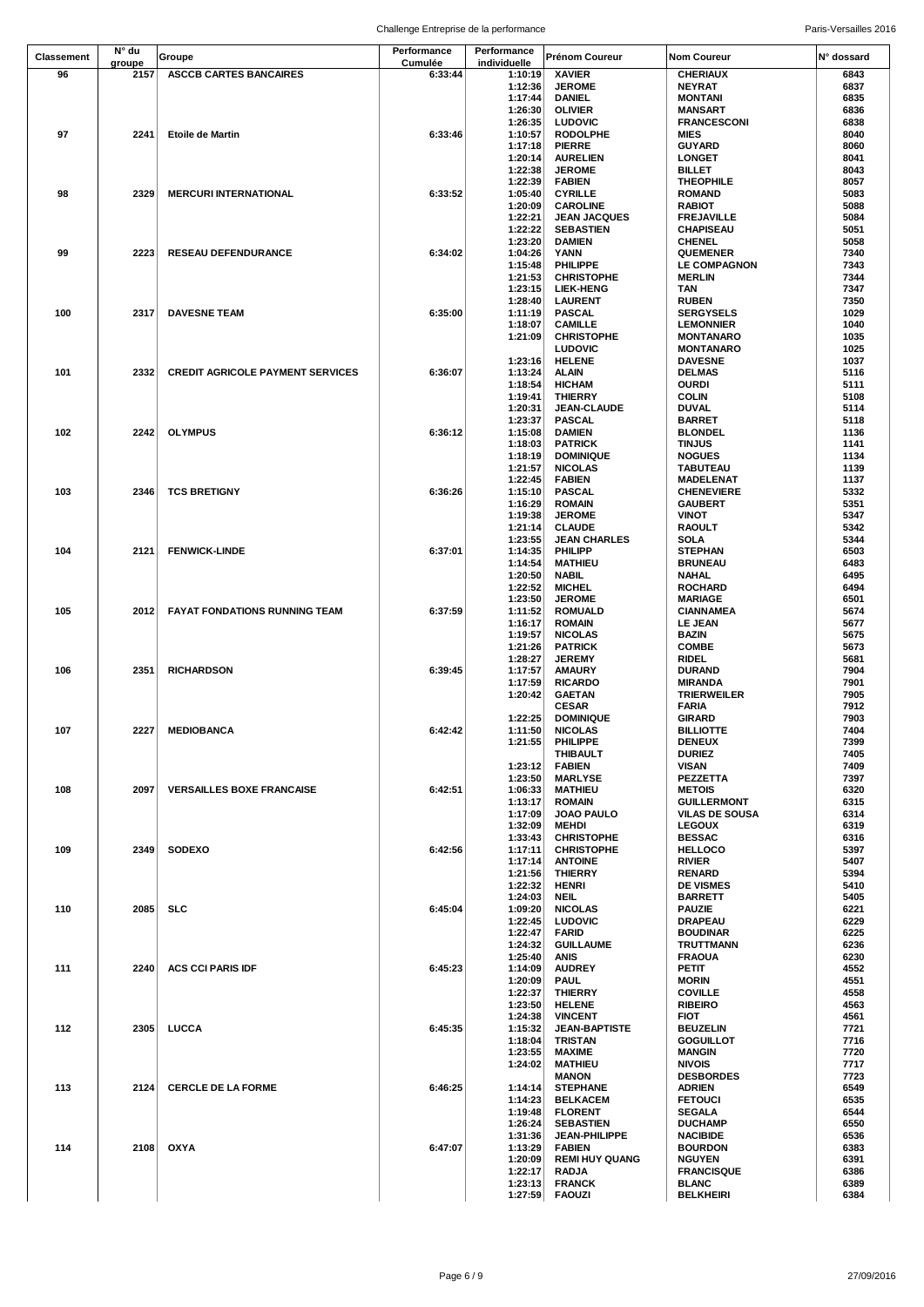| <b>Classement</b> | N° du          | Groupe                       | Performance        | Performance             | <b>Prénom Coureur</b>                    | <b>Nom Coureur</b>                         | N° dossard    |
|-------------------|----------------|------------------------------|--------------------|-------------------------|------------------------------------------|--------------------------------------------|---------------|
| 115               | groupe<br>2006 | <b>COSPCTHIAIS</b>           | Cumulée<br>6:47:10 | individuelle<br>1:13:25 | <b>REMY</b>                              | <b>HOUSSIN</b>                             | 5614          |
|                   |                |                              |                    | 1:17:30                 | <b>SEBASTIEN</b>                         | <b>MONTE</b>                               | 5611          |
|                   |                |                              |                    | 1:20:58                 | <b>NICOLAS</b>                           | <b>PARIS</b>                               | 5617          |
|                   |                |                              |                    | 1:25:10                 | <b>EMELINE</b>                           | ALLAIN                                     | 5620          |
| 116               | 2026           | Zodiac                       | 6:47:45            | 1:30:07<br>1:12:39      | <b>PASCALE</b><br><b>BERNARD</b>         | <b>SCANVION</b><br><b>SIMEONI</b>          | 5623<br>2157  |
|                   |                |                              |                    | 1:19:04                 | CHARLOTTE                                | COSTE                                      | 2160          |
|                   |                |                              |                    | 1:20:01                 | LILIAN                                   | LOUSSE                                     | 2151          |
|                   |                |                              |                    | 1:23:06                 | <b>ANTHONY</b>                           | <b>GUILLO</b>                              | 2156          |
| 117               | 2117           |                              | 6:48:21            | 1:32:55                 | <b>LAURENT</b>                           | <b>BOUFFET</b>                             | 2155<br>24197 |
|                   |                | <b>ENGIE INEO ES</b>         |                    | 1:03:31<br>1:12:44      | <b>LIONEL</b><br><b>OLIVIER</b>          | <b>MERCIER</b><br><b>RAIMOND</b>           | 6434          |
|                   |                |                              |                    | 1:20:52                 | <b>BRUCE</b>                             | <b>MILLET</b>                              | 6438          |
|                   |                |                              |                    | 1:34:17                 | <b>FREDY</b>                             | <b>GAUGOY</b>                              | 6439          |
|                   |                |                              |                    | 1:36:57                 | <b>LAURENT</b>                           | <b>VINCENT</b>                             | 6435          |
| 118               | 2369           | <b>KORN FERRY HAY GROUP</b>  | 6:48:34            | 1:13:57<br>1:21:17      | LEILA<br><b>MATTHIEU</b>                 | <b>ERRAADI RENODAU</b><br><b>LEBOUCHER</b> | 8000<br>8008  |
|                   |                |                              |                    | 1:23:07                 | <b>PIETER</b>                            | <b>ROODENRIJS</b>                          | 8010          |
|                   |                |                              |                    | 1:23:42                 | <b>CAROLINE</b>                          | CHANTEREAU                                 | 8001          |
|                   |                |                              |                    | 1:26:31                 | <b>CYRIL</b>                             | BRU                                        | 8014          |
| 119               | 2216           | <b>NORMANDIE MANUTENTION</b> | 6:48:36            | 1:13:00<br>1:13:05      | <b>DENIS</b><br><b>JEROME</b>            | GRIN<br><b>HAINIGUE</b>                    | 7283<br>7294  |
|                   |                |                              |                    | 1:23:54                 | <b>MAXIME</b>                            | LANGRENAY                                  | 7276          |
|                   |                |                              |                    | 1:27:15                 | <b>JEAN SEBASTIEN</b>                    | VANNUFFEL                                  | 7293          |
|                   |                |                              |                    | 1:31:22                 | <b>JEAN MARC</b>                         | GAMBA                                      | 7288          |
| 120               | 2396           | Wissous Judo                 | 6:48:43            | 1:19:28                 | <b>JORDAN</b>                            | PARADA                                     | 8113<br>8093  |
|                   |                |                              |                    | 1:21:02<br>1:21:25      | <b>ADRIEN</b><br><b>BENOIT</b>           | <b>ALLETON</b><br>SAILLER                  | 8115          |
|                   |                |                              |                    | 1:21:50                 | <b>KATRIN</b>                            | <b>HAUSER</b>                              | 8103          |
|                   |                |                              |                    | 1:24:58                 | <b>JÉRÔME</b>                            | <b>ESTRADE</b>                             | 8098          |
| 121               | 2373           | <b>SPORTS AKILEINE</b>       | 6:48:46            | 1:15:41                 | <b>WILLIAM</b>                           | <b>BATISTA</b>                             | 683<br>795    |
|                   |                |                              |                    | 1:17:20<br>1:17:37      | <b>MASSIMILIANO</b><br><b>JEAN-LOUIS</b> | <b>BALOSSI</b><br>CHARCOSSET               | 785           |
|                   |                |                              |                    | 1:28:56                 | <b>PIERRE KWAMI</b>                      | ADRANYI                                    | 789           |
|                   |                |                              |                    | 1:29:12                 | MARIE                                    | CASANOVA                                   | 787           |
| 122               | 2237           | <b>ITESOFT</b>               | 6:48:56            | 1:11:54                 | <b>ALEXANDRE</b>                         | <b>JAFFRES</b>                             | 7489          |
|                   |                |                              |                    | 1:20:17<br>1:22:19      | <b>STEPHANE</b><br><b>KEVIN</b>          | <b>MARTIN</b><br><b>SERIEYS</b>            | 7507<br>7494  |
|                   |                |                              |                    | 1:22:46                 | <b>OLIVIER</b>                           | <b>CAMPMAS</b>                             | 7505          |
|                   |                |                              |                    | 1:31:40                 | <b>VINCENT</b>                           | <b>GODARD</b>                              | 7500          |
|                   | 2138           | <b>TEAM AVENTURES</b>        | 6:48:56            | 1:12:07                 | <b>FREDERIC</b>                          | <b>DUCAUQUY</b>                            | 12993         |
|                   |                |                              |                    | 1:22:38                 | <b>THIERRY</b>                           | <b>ARTIAGA</b>                             | 6660          |
|                   |                |                              |                    | 1:22:50<br>1:23:22      | <b>SAMIR</b><br>LORIS                    | <b>EL RHAZY</b><br><b>BACCA</b>            | 6656<br>6659  |
|                   |                |                              |                    | 1:27:59                 | <b>RACHEL</b>                            | GAY                                        | 6657          |
| 124               | 2186           | <b>TRAVEL TO RUN</b>         | 6:49:12            | 1:10:21                 | <b>BENOIT</b>                            | <b>SCHALKWIJK</b>                          | 7060          |
|                   |                |                              |                    | 1:20:44                 | <b>LIONEL</b>                            | <b>MARTINAGE</b>                           | 7076          |
|                   |                |                              |                    | 1:25:00<br>1:25:19      | <b>THIERRY</b><br>PHILIPPE               | <b>DUQUE</b><br><b>DEJARDIN</b>            | 7065<br>7071  |
|                   |                |                              |                    | 1:27:48                 | <b>BERANGERE</b>                         | <b>DUROISIN</b>                            | 7068          |
| 125               | 2055           | <b>GENERE</b>                | 6:49:34            | 1:12:32                 | <b>QUENTIN</b>                           | <b>GUILLON</b>                             | 6030          |
|                   |                |                              |                    | 1:17:31                 | <b>PAUL</b>                              | <b>GUEZENEC</b>                            | 6023          |
|                   |                |                              |                    | 1:23:31<br>1:27:59      | <b>FRANCOIS</b><br><b>ETIENNE</b>        | <b>DUMAS</b><br><b>BOISGUERIN</b>          | 6025<br>6036  |
|                   |                |                              |                    | 1:28:01                 | <b>BENJAMIN</b>                          | <b>MAHE</b>                                | 6024          |
| 126               |                | 2328 CALIA CONSEIL           | 6:51:47            | 1:18:49                 | <b>QUENTIN</b>                           | <b>GRAND</b>                               | 7838          |
|                   |                |                              |                    | 1:19:26                 | <b>STEPHANE</b>                          | <b>BAUDRY</b>                              | 7835          |
|                   |                |                              |                    | 1:19:31<br>1:26:36      | <b>BENJAMIN</b><br><b>YVES</b>           | <b>LARGIER</b><br><b>OLIVIER</b>           | 7830<br>7829  |
|                   |                |                              |                    | 1:27:25                 | REMI                                     | <b>MAZIERES</b>                            | 7837          |
| 127               | 2205           | <b>LOBELLIA CONSEIL</b>      | 6:52:01            | 1:19:23                 | <b>ALAIN</b>                             | <b>SOUTIF</b>                              | 7197          |
|                   |                |                              |                    | 1:20:59                 | THOMAS                                   | <b>CHENAIL</b>                             | 7209          |
|                   |                |                              |                    | 1:21:04<br>1:25:11      | <b>BENJAMIN</b><br>PHILIPPE              | <b>GUILLAUME</b><br><b>MARCO</b>           | 7202<br>7201  |
|                   |                |                              |                    | 1:25:24                 | <b>VINCENT</b>                           | <b>VERDIER</b>                             | 7203          |
| 128               | 2199           | Suez OSIS                    | 6:52:05            | 1:17:08                 | <b>AUBIN</b>                             | <b>LEDUC</b>                               | 3906          |
|                   |                |                              |                    | 1:20:00                 | <b>NICOLAS</b>                           | <b>BEQUAERT</b>                            | 3905          |
|                   |                |                              |                    | 1:20:15<br>1:21:20      | <b>VINCENT</b><br><b>ARNAUD</b>          | <b>DARRAS</b><br><b>LEVERBE</b>            | 3904<br>3909  |
|                   |                |                              |                    | 1:33:22                 | <b>DOMINIQUE</b>                         | <b>TECHER</b>                              | 3912          |
| 129               | 2379           | <b>HERTZ-SOPRES</b>          | 6:52:57            | 1:12:56                 | <b>BENOIT</b>                            | <b>BRENNSTUHL</b>                          | 1913          |
|                   |                |                              |                    | 1:21:01                 | <b>QUENTIN</b>                           | <b>MOUROT</b>                              | 1909          |
|                   |                |                              |                    | 1:23:28<br>1:24:14      | <b>AMAURY</b><br><b>ADRIEN</b>           | <b>BOUCHET</b>                             | 1908<br>1917  |
|                   |                |                              |                    | 1:31:18                 | <b>THIERRY</b>                           | <b>LECOMTE</b><br><b>MICHAUD</b>           | 1905          |
| 130               | 2155           | <b>LES COURCOUREURS</b>      | 6:53:08            | 1:18:42                 | <b>YANNICK</b>                           | <b>PLOGER</b>                              | 6816          |
|                   |                |                              |                    | 1:19:42                 | <b>CAMILLE</b>                           | <b>BOURDON</b>                             | 6812          |
|                   |                |                              |                    | 1:22:39                 | YOHANN                                   | LE CALVE                                   | 6818          |
|                   |                |                              |                    | 1:24:32<br>1:27:33      | <b>STEPHANE</b><br><b>CHRISTOPHE</b>     | <b>PORCHER</b><br><b>PARRA</b>             | 6807<br>6814  |
|                   | 2054           | ARVAL                        | 6:53:08            | 1:19:36                 | <b>THIBAULT</b>                          | <b>LAVIGNE</b>                             | 6021          |
|                   |                |                              |                    | 1:20:17                 | <b>FLAVIEN</b>                           | <b>RICHES</b>                              | 6012          |
|                   |                |                              |                    | 1:23:08                 | <b>PIERRE</b>                            | <b>BARTHE</b>                              | 24480         |
|                   |                |                              |                    | 1:24:26<br>1:25:41      | <b>ANTHONY</b><br>BRIAN                  | <b>SEBASTIA</b><br><b>SEERY</b>            | 5997<br>6000  |
| 132               | 2213           | <b>MNO ET CO</b>             | 6:54:03            | 1:18:20                 | <b>GILLES</b>                            | <b>DAVAINE</b>                             | 18881         |
|                   |                |                              |                    | 1:22:16                 | <b>FLORIAN</b>                           | <b>HARITONOFF</b>                          | 7266          |
|                   |                |                              |                    | 1:23:45                 | <b>JEAN-FRANCOIS</b>                     | LE ROCH                                    | 7272          |
|                   |                |                              |                    | 1:24:39<br>1:25:03      | <b>ROMAIN</b>                            | <b>GILET</b><br><b>CASADEMONT</b>          | 7271<br>7269  |
| 133               | 2035           | <b>EATON</b>                 | 6:54:12            | 1:18:45                 | <b>NATHAN</b><br><b>ALEXANDRE</b>        | <b>SCHAUB</b>                              | 5859          |
|                   |                |                              |                    | 1:19:07                 | <b>ARLINDO</b>                           | <b>DA COSTA</b>                            | 5858          |
|                   |                |                              |                    | 1:20:39                 | <b>ARNOLD</b>                            | <b>YVRAY</b>                               | 5866          |
|                   |                |                              |                    | 1:25:31                 | PHILIPPE                                 | <b>VERGER</b>                              | 5864          |
|                   |                |                              |                    | 1:30:10                 | <b>FRANCK</b>                            | <b>BARCELO</b>                             | 5852          |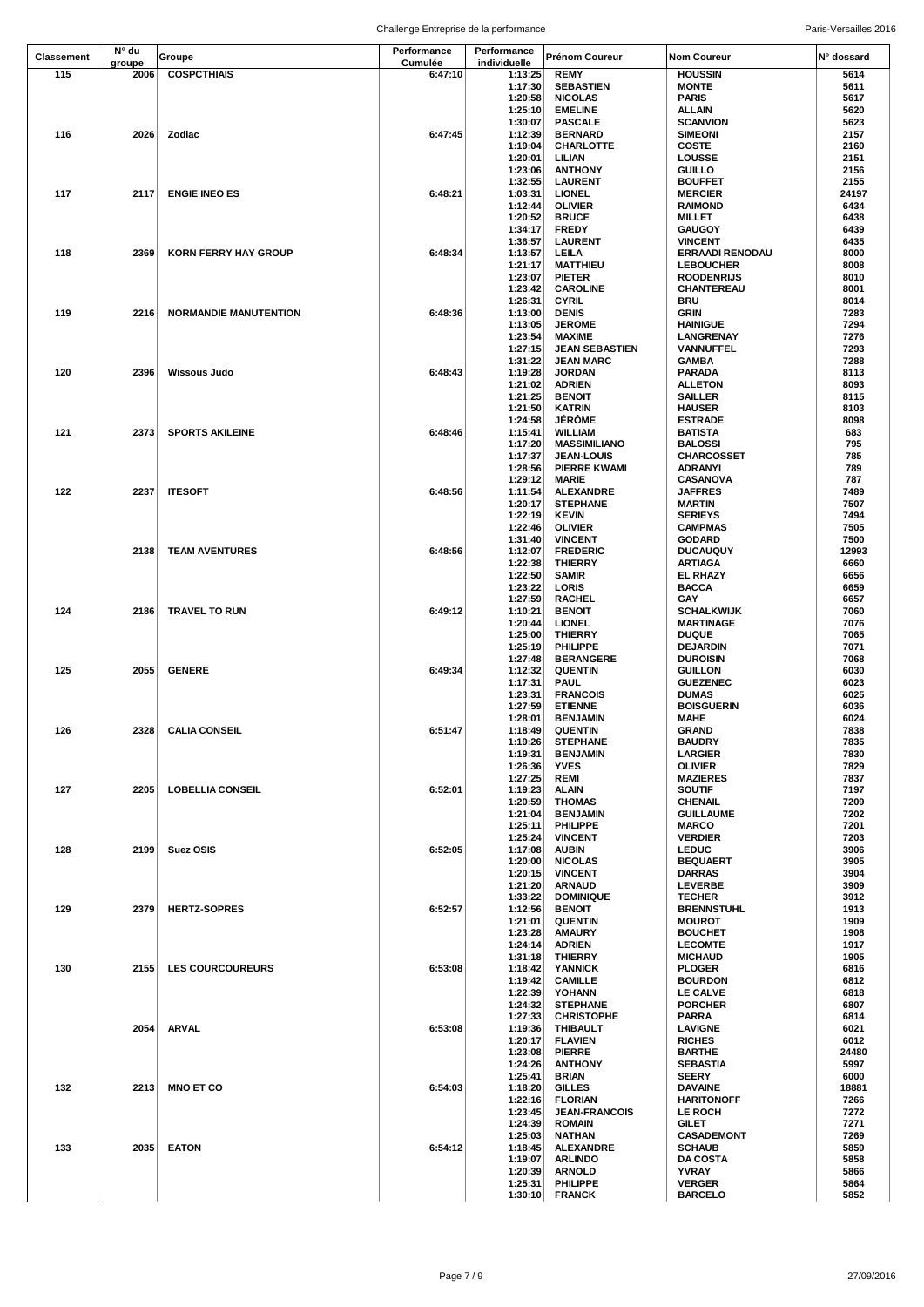|            | N° du  |                                  | Performance | Performance        |                                          |                                       |              |
|------------|--------|----------------------------------|-------------|--------------------|------------------------------------------|---------------------------------------|--------------|
| Classement | groupe | Groupe                           | Cumulée     | individuelle       | Prénom Coureur                           | <b>Nom Coureur</b>                    | N° dossard   |
| 134        | 2152   | <b>NEORUN</b>                    | 6:54:21     | 1:19:22            | <b>SAMUEL</b>                            | <b>GUINET</b>                         | 3296         |
|            |        |                                  |             | 1:20:52            | <b>MANEL</b>                             | <b>ZENATI</b>                         | 3286         |
|            |        |                                  |             | 1:21:02            | <b>ROMUALD</b>                           | <b>HENSGEN</b>                        | 3277         |
|            |        |                                  |             | 1:25:17            | <b>BERTRAND</b>                          | LAGACHE                               | 3274         |
|            |        |                                  |             | 1:27:48            | <b>PATRICE</b>                           | <b>MONTIGNY</b>                       | 3270         |
| 135        | 2363   | <b>Team Primonial</b>            | 6:54:55     | 1:21:48<br>1:22:17 | <b>JULIEN</b><br><b>CHRISTOPHE</b>       | <b>HEMON</b><br><b>DESRAY</b>         | 5517<br>5519 |
|            |        |                                  |             | 1:23:14            | <b>MARC</b>                              | AMIOT                                 | 5509         |
|            |        |                                  |             | 1:23:35            | <b>PIERRE</b>                            | <b>ECORCHEVILLE</b>                   | 5494         |
|            |        |                                  |             | 1:24:01            | <b>NICOLAS</b>                           | <b>MICARD</b>                         | 5498         |
| 136        | 2202   | <b>NEXIO</b>                     | 6:55:23     | 1:11:41            | <b>ROMAIN</b>                            | <b>ORANGE</b>                         | 7172         |
|            |        |                                  |             | 1:19:36            | <b>GUILLAUME</b>                         | <b>LUNAUD</b>                         | 7173         |
|            |        |                                  |             | 1:22:58            | <b>SAMUEL</b>                            | LEMAN                                 | 7168         |
|            |        |                                  |             | 1:23:28            | <b>CHRISTOPHE</b>                        | <b>CAUJOLLE</b>                       | 7175         |
| 137        | 2125   | <b>SCS - RUNNING SECTION</b>     | 6:55:40     | 1:37:40<br>1:17:11 | <b>JULIEN</b><br><b>OLIVIER</b>          | <b>NICOLE</b><br><b>LOEUILLET</b>     | 7169<br>6563 |
|            |        |                                  |             | 1:21:43            | <b>THOMAS</b>                            | <b>LOTTIN</b>                         | 6552         |
|            |        |                                  |             | 1:22:50            | <b>ROMAIN</b>                            | <b>LEBARON</b>                        | 6560         |
|            |        |                                  |             | 1:25:41            | <b>DAVID</b>                             | VIAL                                  | 6557         |
|            |        |                                  |             | 1:28:15            | <b>RACHEL</b>                            | <b>LESAFFRE</b>                       | 6558         |
| 138        | 2353   | <b>BSPP-BSI</b>                  | 6:55:52     | 1:22:07            | <b>GARCIA</b>                            | <b>NUNES DONGALA</b>                  | 5444         |
|            |        |                                  |             | 1:22:51<br>1:23:30 | <b>MICHAEL</b><br><b>CHRISTOPHE</b>      | <b>SABOURIN</b>                       | 5445<br>5436 |
|            |        |                                  |             | 1:23:42            | <b>FABIEN</b>                            | <b>MONTPELLIER</b><br><b>MARCHAND</b> | 5447         |
|            |        |                                  |             |                    | <b>NICOLAS</b>                           | <b>GONZALEZ</b>                       | 5443         |
| 139        | 2167   | <b>CABINET DANIEL LEGRAND</b>    | 6:56:40     | 1:19:40            | <b>VALENTIN</b>                          | <b>HAGENMULLER</b>                    | 6952         |
|            |        |                                  |             | 1:21:00            | <b>LAURENT</b>                           | <b>RIGONDAUD</b>                      | 6956         |
|            |        |                                  |             | 1:23:27            | <b>JEAN-BERNARD</b>                      | <b>BATCHI-GOMA</b>                    | 6950         |
|            |        |                                  |             | 1:25:13            | <b>XAVIER</b>                            | <b>GUERIN</b>                         | 6954         |
| 140        | 2091   | <b>SUEZ INDUSTRIAL SOLUTIONS</b> | 6:58:35     | 1:27:20<br>1:20:44 | <b>FRANCOIS-XAVIER</b><br><b>AUDE</b>    | <b>CLAIRC</b><br><b>LE LEUCH</b>      | 6953<br>6286 |
|            |        |                                  |             | 1:21:54            | <b>ROMAIN</b>                            | <b>LIOTARD</b>                        | 6291         |
|            |        |                                  |             | 1:23:59            | <b>FREDERIC</b>                          | QUERO                                 | 6294         |
|            |        |                                  |             | 1:25:19            | <b>STEPHANE</b>                          | <b>BOYER</b>                          | 6282         |
|            |        |                                  |             | 1:26:39            | <b>ANTOINE</b>                           | <b>DAVID</b>                          | 6293         |
| 141        | 2076   | <b>ETCHECOM</b>                  | 6:59:02     | 1:21:14            | <b>FERDINAND</b>                         | <b>WILMOT</b>                         | 6161         |
|            |        |                                  |             | 1:21:39            | <b>JACQUES</b>                           | <b>SCHILLINGS</b>                     | 6162<br>6154 |
|            |        |                                  |             | 1:22:05<br>1:24:09 | <b>MARCOS</b><br><b>GUILLAUME</b>        | GIL<br><b>DUPRE LA TOUR</b>           | 6158         |
|            |        |                                  |             | 1:29:55            | YARI                                     | <b>MOSCOGIURI</b>                     | 6165         |
| 142        | 2046   | LES JOGGEURS DU PAYS D'AUGE      | 6:59:34     | 1:20:08            | PHILIPPE                                 | <b>GRAMMOND</b>                       | 5943         |
|            |        |                                  |             | 1:22:31            | <b>ERIC</b>                              | <b>DAUSSY</b>                         | 5951         |
|            |        |                                  |             |                    | <b>NOELLE</b>                            | <b>SAUTREUIL</b>                      | 5948         |
|            |        |                                  |             | 1:26:21            | <b>THOMAS</b>                            | <b>MOUSSEAU</b>                       | 5942         |
| 143        | 2083   | ATALIAN INTERNATIONAL            | 6:59:36     | 1:28:03<br>1:20:30 | <b>PERRINE</b><br><b>FRANCOIS XAVIER</b> | <b>POURREAU</b><br><b>MAGNIER</b>     | 5950<br>6212 |
|            |        |                                  |             | 1:21:23            | <b>CYRIL</b>                             | <b>BELLOIR</b>                        | 6220         |
|            |        |                                  |             | 1:24:36            | <b>MATTHIEU</b>                          | <b>DE BAYNAST</b>                     | 6210         |
|            |        |                                  |             | 1:26:30            | <b>SYLVAIN</b>                           | <b>ROBERT</b>                         | 6218         |
|            |        |                                  |             | 1:26:37            | <b>MAEL</b>                              | <b>TRECAN</b>                         | 6214         |
| 144        | 2036   | <b>DODIN CAMPENON BERNARD</b>    | 7:00:17     | 1:16:46            | <b>NICOLAS</b>                           | <b>LE GAIN</b>                        | 5872         |
|            |        |                                  |             | 1:24:22<br>1:24:47 | ALBAN<br><b>GUILLAUME</b>                | <b>CLEMENT</b><br><b>DETEVE</b>       | 5877<br>5878 |
|            |        |                                  |             | 1:25:32            | <b>BERTRAND</b>                          | <b>THIDET</b>                         | 5875         |
|            |        |                                  |             | 1:28:50            | <b>NOE</b>                               | <b>CALVET</b>                         | 5870         |
| 145        |        | 2075 CE NISSAN FRANCE            | 7:00:34     | 1:16:13            | <b>BASTIEN</b>                           | BATT                                  | 6146         |
|            |        |                                  |             | 1:21:09            | <b>ROMAIN</b>                            | <b>POULY</b>                          | 6145         |
|            |        |                                  |             | 1:23:15            | <b>FLORIAN</b>                           | <b>CABIOCH</b>                        | 6147         |
|            |        |                                  |             | 1:23:40<br>1:36:17 | <b>OLIVER</b><br><b>RACHID</b>           | <b>MAKINS</b><br>DAOU                 | 6153<br>6144 |
| 146        | 2337   | <b>CA-ARS-IDF</b>                | 7:01:27     | 1:16:26            | <b>BERTRAND</b>                          | <b>FONTAINE</b>                       | 5262         |
|            |        |                                  |             | 1:18:25            | <b>GUILLAUME</b>                         | <b>MOURET</b>                         | 5261         |
|            |        |                                  |             | 1:24:33            | <b>MARIE</b>                             | <b>CARDOSO</b>                        | 5270         |
|            |        |                                  |             | 1:29:41            | <b>NATHALIE</b>                          | <b>MALLET</b>                         | 5268         |
|            |        |                                  |             | 1:32:22            | <b>LAURENT</b>                           | <b>PINLONG</b>                        | 5256         |
| 147        | 2118   | <b>ANDRA'S RUNNING TEAM</b>      | 7:01:34     | 1:19:11            | <b>CYRIL</b>                             | <b>BRIANCOURT</b>                     | 6450         |
|            |        |                                  |             | 1:23:09<br>1:25:36 | <b>PIERRE</b><br><b>ERIC</b>             | <b>BILDSTEIN</b><br><b>EVRARD</b>     | 6441<br>6451 |
|            |        |                                  |             | 1:26:03            | JELENA                                   | <b>BOLIA</b>                          | 6446         |
|            |        |                                  |             | 1:27:35            | <b>JEAN-SEBASTIEN</b>                    | <b>FLINOIS</b>                        | 6442         |
| 148        | 2388   | <b>Pompier Raid Aventure</b>     | 7:02:12     | 1:24:26            | <b>GREGORY</b>                           | <b>GOMONT</b>                         | 308          |
|            |        |                                  |             |                    | <b>MICKAEL</b>                           | <b>PIAT</b>                           | 307          |
|            |        |                                  |             |                    | <b>JOHANNA</b>                           | <b>VISENTIN</b>                       | 309          |
|            |        |                                  |             | 1:24:27            | <b>FABRICE</b>                           | <b>FERRE</b>                          | 313          |
| 149        | 2043   | <b>NGI GROUP</b>                 | 7:02:17     | 1:14:34            | <b>JEROME</b><br><b>TITY</b>             | <b>TRAVERS</b><br><b>LASSA</b>        | 317<br>5926  |
|            |        |                                  |             | 1:25:32            | <b>MICHAEL</b>                           | <b>KOWALSKI</b>                       | 5932         |
|            |        |                                  |             |                    | <b>CYRILLE</b>                           | <b>COUTTE</b>                         | 5925         |
|            |        |                                  |             | 1:28:13            | <b>CHARLENE</b>                          | <b>THEVENOT</b>                       | 5936         |
|            |        |                                  |             | 1:28:26            | <b>AURELIEN</b>                          | <b>MAINSANT</b>                       | 5935         |
| 150        | 2171   | <b>TEAM APARTE</b>               | 7:04:43     | 1:09:29            | <b>MATHIEU</b>                           | <b>COULOT</b>                         | 6979         |
|            |        |                                  |             | 1:19:21<br>1:27:45 | <b>SYLVAIN</b><br><b>STEPHANE</b>        | <b>FERREIRA</b><br><b>BURBAN</b>      | 6982<br>6985 |
|            |        |                                  |             | 1:32:18            | <b>VINCENT</b>                           | <b>FIACCABRINO</b>                    | 6988         |
|            |        |                                  |             | 1:35:50            | <b>JEAN</b>                              | <b>FERIES</b>                         | 6990         |
| 151        | 2174   | Collectionneur                   | 7:06:26     | 1:18:13            | <b>JULIEN</b>                            | <b>BRAMI</b>                          | 3577         |
|            |        |                                  |             | 1:19:09            | <b>JONATHAN</b>                          | <b>COLIN</b>                          | 3590         |
|            |        |                                  |             | 1:28:03            | <b>JULIEN</b>                            | <b>CERVANTES</b>                      | 3576         |
|            |        |                                  |             | 1:29:32            | <b>CISSE</b>                             | <b>DJIBHRIE</b>                       | 3583         |
| 152        | 2147   | <b>IDLP</b>                      | 7:06:29     | 1:31:29<br>1:15:51 | <b>ANNE</b><br><b>SYLVIO</b>             | <b>LANGNER</b><br><b>AUROKEUM</b>     | 3579<br>6773 |
|            |        |                                  |             | 1:20:55            | <b>LAURENT</b>                           | <b>FORTINI</b>                        | 6776         |
|            |        |                                  |             | 1:27:22            | <b>DIDIER</b>                            | BAZIN                                 | 6765         |
|            |        |                                  |             | 1:29:57            | <b>JOEL</b>                              | <b>LAMBERT</b>                        | 6771         |
|            |        |                                  |             | 1:32:24            | <b>PIERRE</b>                            | LOC'H                                 | 6769         |